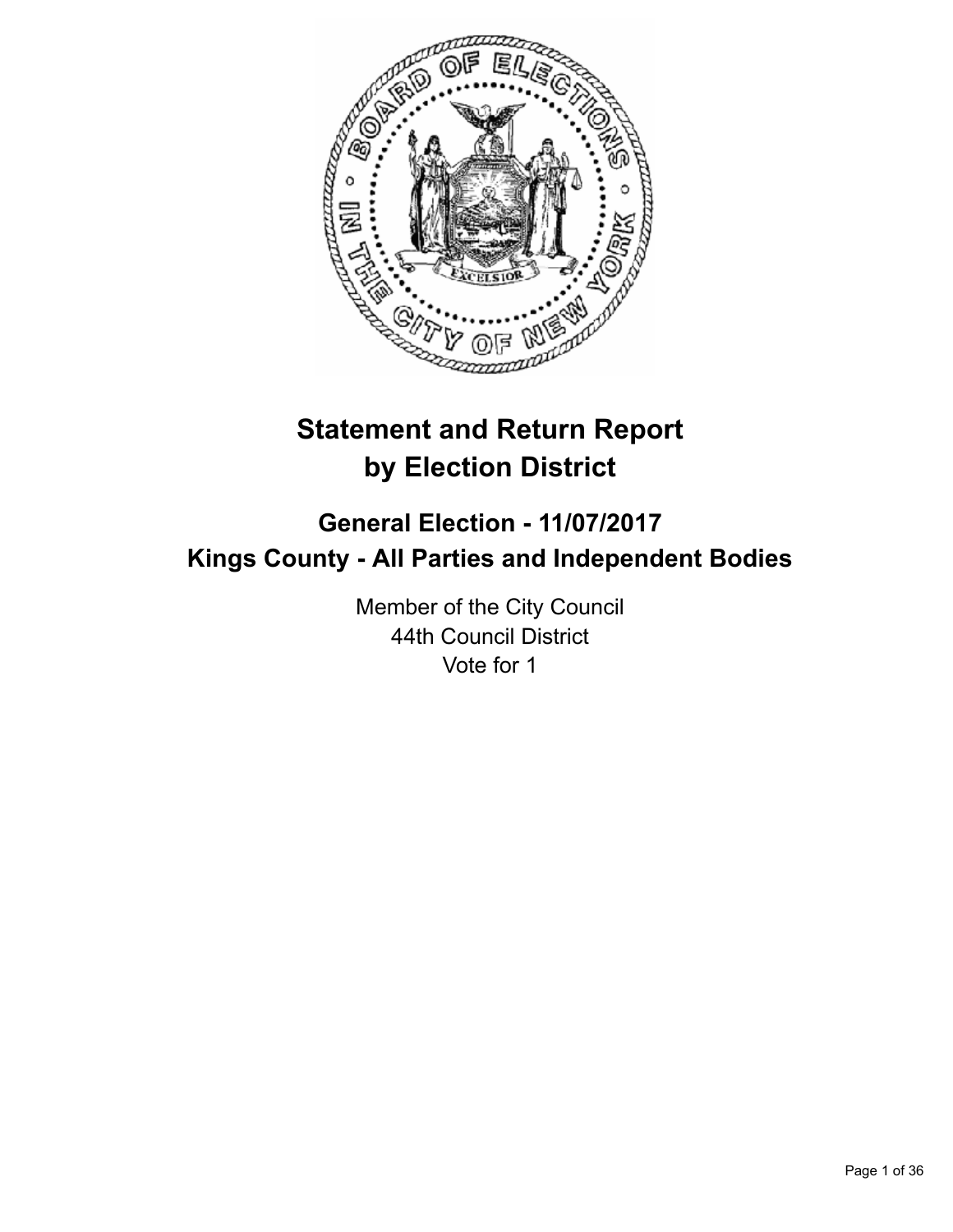

| <b>PUBLIC COUNTER</b>                                    | 57 |
|----------------------------------------------------------|----|
| MANUALLY COUNTED EMERGENCY                               | 0  |
| ABSENTEE / MILITARY                                      | 0  |
| AFFIDAVIT                                                | 0  |
| <b>Total Ballots</b>                                     | 57 |
| Less - Inapplicable Federal/Special Presidential Ballots | 0  |
| <b>Total Applicable Ballots</b>                          | 57 |
| KALMAN YEGER (DEMOCRATIC)                                | 27 |
| KALMAN YEGER (CONSERVATIVE)                              | 6  |
| YONI HIKIND (OUR NEIGHBORHOOD)                           | 22 |
| HAROLD TISCHLER (SCHOOL CHOICE)                          | 2  |
| <b>Total Votes</b>                                       | 57 |

# **022/44**

| <b>PUBLIC COUNTER</b>                                    | 11 |
|----------------------------------------------------------|----|
| <b>MANUALLY COUNTED EMERGENCY</b>                        | 0  |
| ABSENTEE / MILITARY                                      | 0  |
| AFFIDAVIT                                                | 0  |
| <b>Total Ballots</b>                                     | 11 |
| Less - Inapplicable Federal/Special Presidential Ballots | 0  |
| <b>Total Applicable Ballots</b>                          | 11 |
| KALMAN YEGER (DEMOCRATIC)                                | 9  |
| KALMAN YEGER (CONSERVATIVE)                              |    |
| YONI HIKIND (OUR NEIGHBORHOOD)                           | 0  |
| HAROLD TISCHLER (SCHOOL CHOICE)                          | 0  |
| <b>Total Votes</b>                                       | 10 |
| Unrecorded                                               |    |

| <b>PUBLIC COUNTER</b>                                    | 213 |
|----------------------------------------------------------|-----|
| MANUALLY COUNTED EMERGENCY                               | 0   |
| ABSENTEE / MILITARY                                      | 1   |
| <b>AFFIDAVIT</b>                                         | 6   |
| <b>Total Ballots</b>                                     | 220 |
| Less - Inapplicable Federal/Special Presidential Ballots | 0   |
| <b>Total Applicable Ballots</b>                          | 220 |
| KALMAN YEGER (DEMOCRATIC)                                | 119 |
| KALMAN YEGER (CONSERVATIVE)                              | 32  |
| YONI HIKIND (OUR NEIGHBORHOOD)                           | 45  |
| HAROLD TISCHLER (SCHOOL CHOICE)                          | 9   |
| <b>JAMES BRENNAN (WRITE-IN)</b>                          | 1   |
| LAURA GRUENBURG (WRITE-IN)                               | 1   |
| UNATTRIBUTABLE WRITE-IN (WRITE-IN)                       | 1   |
| <b>Total Votes</b>                                       | 208 |
| Unrecorded                                               | 12  |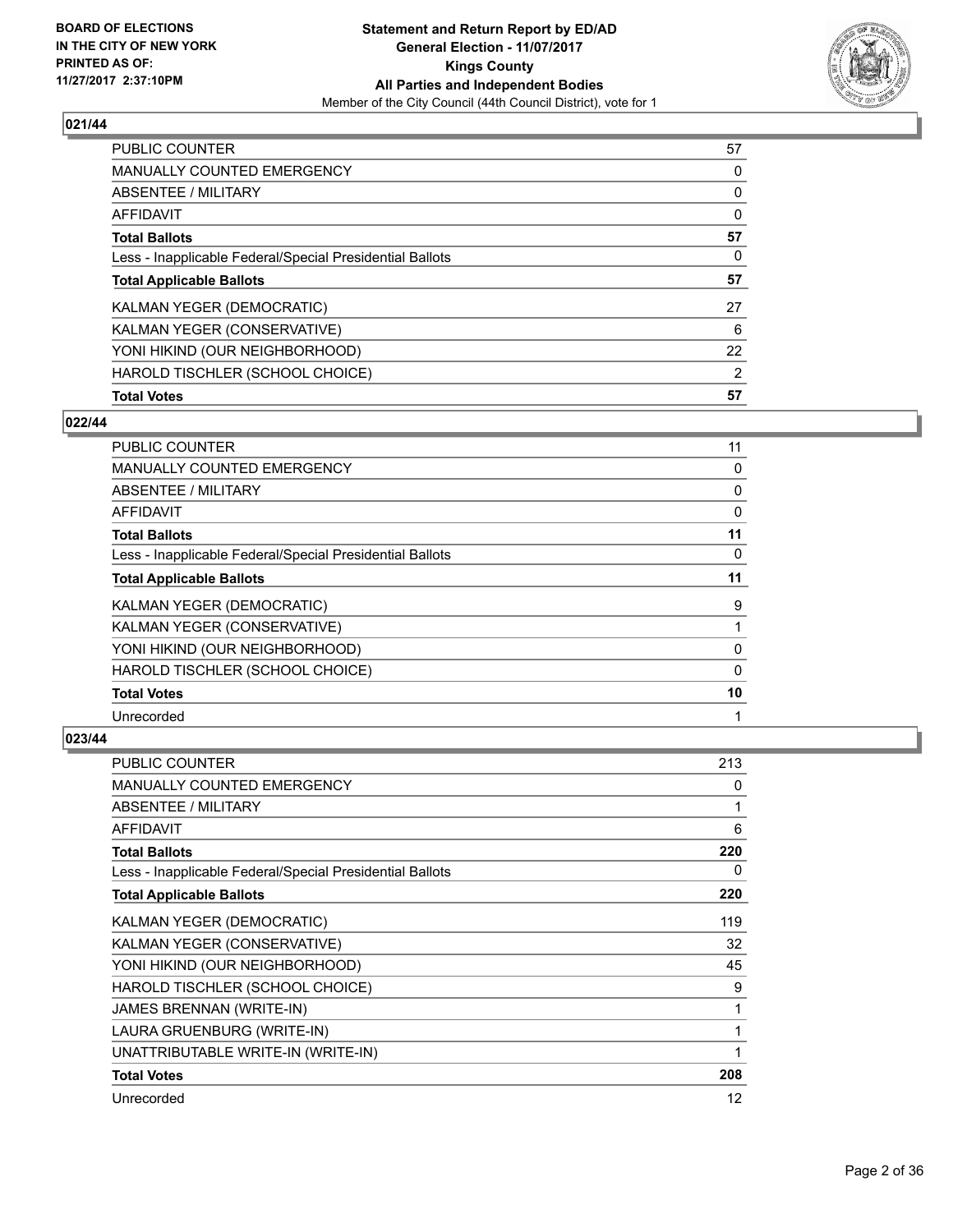

| <b>PUBLIC COUNTER</b>                                    | 183          |
|----------------------------------------------------------|--------------|
| <b>MANUALLY COUNTED EMERGENCY</b>                        | 0            |
| ABSENTEE / MILITARY                                      | 3            |
| <b>AFFIDAVIT</b>                                         | $\mathbf{1}$ |
| <b>Total Ballots</b>                                     | 187          |
| Less - Inapplicable Federal/Special Presidential Ballots | 0            |
| <b>Total Applicable Ballots</b>                          | 187          |
| KALMAN YEGER (DEMOCRATIC)                                | 75           |
| KALMAN YEGER (CONSERVATIVE)                              | 28           |
| YONI HIKIND (OUR NEIGHBORHOOD)                           | 53           |
| HAROLD TISCHLER (SCHOOL CHOICE)                          | 9            |
| DOVIE EISNER (WRITE-IN)                                  | 1            |
| RACHEL OPSAL (WRITE-IN)                                  | 2            |
| YISROEL D. EISNER (WRITE-IN)                             | 1            |
| <b>Total Votes</b>                                       | 169          |
| Unrecorded                                               | 18           |

| <b>PUBLIC COUNTER</b>                                    | 300 |
|----------------------------------------------------------|-----|
| <b>MANUALLY COUNTED EMERGENCY</b>                        | 0   |
| ABSENTEE / MILITARY                                      | 5   |
| AFFIDAVIT                                                | 3   |
| <b>Total Ballots</b>                                     | 308 |
| Less - Inapplicable Federal/Special Presidential Ballots | 0   |
| <b>Total Applicable Ballots</b>                          | 308 |
| KALMAN YEGER (DEMOCRATIC)                                | 149 |
| KALMAN YEGER (CONSERVATIVE)                              | 52  |
| YONI HIKIND (OUR NEIGHBORHOOD)                           | 58  |
| HAROLD TISCHLER (SCHOOL CHOICE)                          | 9   |
| <b>Total Votes</b>                                       | 268 |
| Unrecorded                                               | 40  |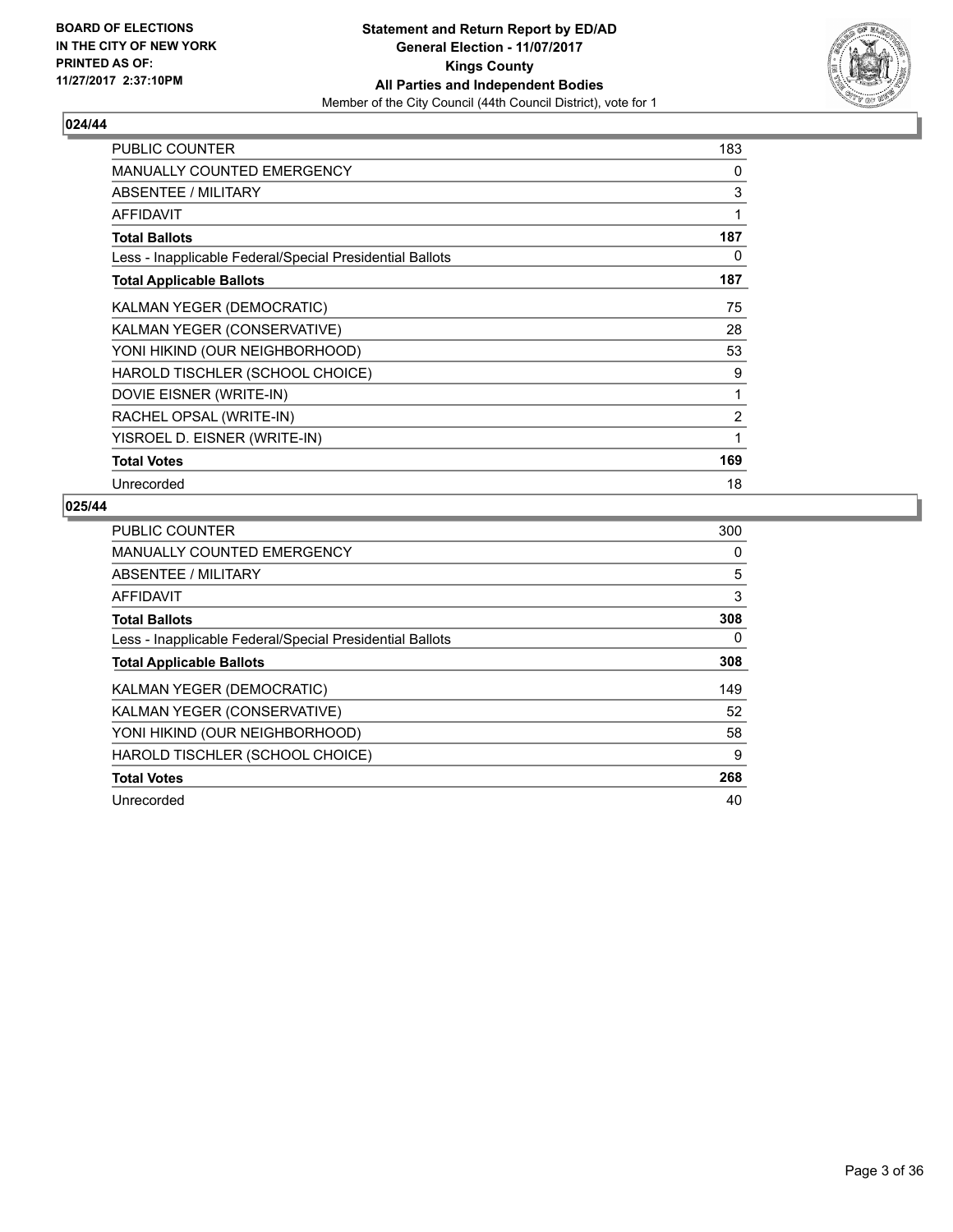

| <b>PUBLIC COUNTER</b>                                    | 215 |
|----------------------------------------------------------|-----|
| <b>MANUALLY COUNTED EMERGENCY</b>                        | 0   |
| <b>ABSENTEE / MILITARY</b>                               | 8   |
| <b>AFFIDAVIT</b>                                         | 1   |
| <b>Total Ballots</b>                                     | 224 |
| Less - Inapplicable Federal/Special Presidential Ballots | 0   |
| <b>Total Applicable Ballots</b>                          | 224 |
| KALMAN YEGER (DEMOCRATIC)                                | 110 |
| KALMAN YEGER (CONSERVATIVE)                              | 41  |
| YONI HIKIND (OUR NEIGHBORHOOD)                           | 47  |
| HAROLD TISCHLER (SCHOOL CHOICE)                          | 14  |
| ELIEZER CHOPP (WRITE-IN)                                 | 1   |
| <b>GLEN NOCERA (WRITE-IN)</b>                            | 1   |
| KATHERINE COOPER REISNER (WRITE-IN)                      | 1   |
| UNCOUNTED WRITE-IN PER STATUTE (WRITE-IN)                | 1   |
| <b>Total Votes</b>                                       | 216 |
| Unrecorded                                               | 8   |

| <b>PUBLIC COUNTER</b>                                    | 0 |
|----------------------------------------------------------|---|
| MANUALLY COUNTED EMERGENCY                               | 0 |
| ABSENTEE / MILITARY                                      | 0 |
| AFFIDAVIT                                                | 0 |
| <b>Total Ballots</b>                                     | 0 |
| Less - Inapplicable Federal/Special Presidential Ballots | 0 |
| <b>Total Applicable Ballots</b>                          | 0 |
| <b>KALMAN YEGER (DEMOCRATIC)</b>                         | 0 |
| KALMAN YEGER (CONSERVATIVE)                              | 0 |
| YONI HIKIND (OUR NEIGHBORHOOD)                           | 0 |
| HAROLD TISCHLER (SCHOOL CHOICE)                          | 0 |
| <b>Total Votes</b>                                       | 0 |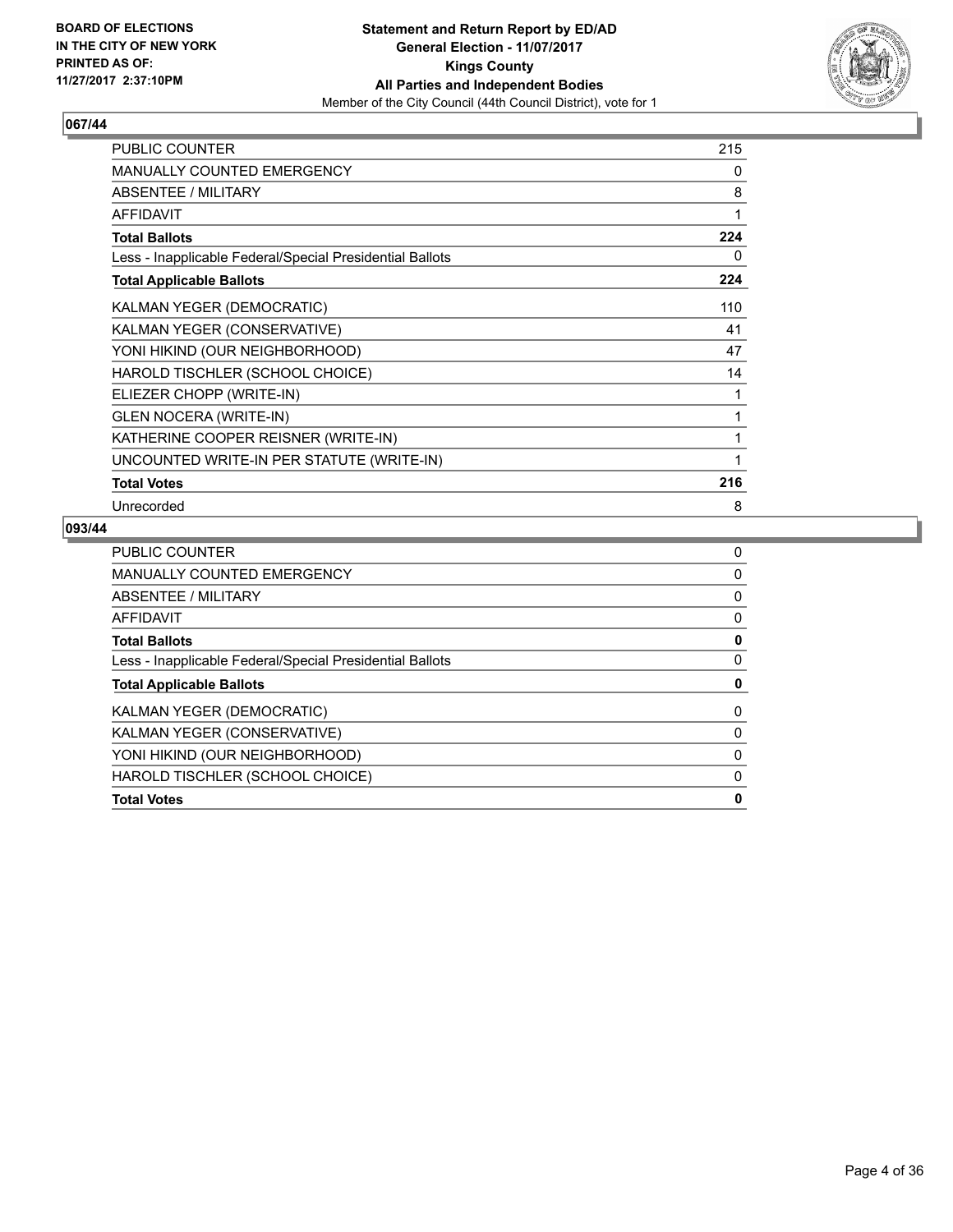

| <b>PUBLIC COUNTER</b>                                    | 266 |
|----------------------------------------------------------|-----|
| MANUALLY COUNTED EMERGENCY                               | 0   |
| ABSENTEE / MILITARY                                      | 3   |
| <b>AFFIDAVIT</b>                                         | 3   |
| <b>Total Ballots</b>                                     | 272 |
| Less - Inapplicable Federal/Special Presidential Ballots | 0   |
| <b>Total Applicable Ballots</b>                          | 272 |
| KALMAN YEGER (DEMOCRATIC)                                | 124 |
| KALMAN YEGER (CONSERVATIVE)                              | 72  |
| YONI HIKIND (OUR NEIGHBORHOOD)                           | 41  |
| HAROLD TISCHLER (SCHOOL CHOICE)                          | 14  |
| <b>Total Votes</b>                                       | 251 |
| Unrecorded                                               | 21  |
|                                                          |     |

#### **007/45 COMBINED into: 018/45**

#### **008/45**

| <b>PUBLIC COUNTER</b>                                    | 139 |
|----------------------------------------------------------|-----|
| MANUALLY COUNTED EMERGENCY                               | 0   |
| ABSENTEE / MILITARY                                      | 4   |
| <b>AFFIDAVIT</b>                                         | 1   |
| <b>Total Ballots</b>                                     | 144 |
| Less - Inapplicable Federal/Special Presidential Ballots | 0   |
| <b>Total Applicable Ballots</b>                          | 144 |
| KALMAN YEGER (DEMOCRATIC)                                | 77  |
| KALMAN YEGER (CONSERVATIVE)                              | 35  |
| YONI HIKIND (OUR NEIGHBORHOOD)                           | 18  |
| HAROLD TISCHLER (SCHOOL CHOICE)                          | 3   |
| <b>Total Votes</b>                                       | 133 |
| Unrecorded                                               | 11  |

| PUBLIC COUNTER                                           | 196 |
|----------------------------------------------------------|-----|
| <b>MANUALLY COUNTED EMERGENCY</b>                        | 0   |
| ABSENTEE / MILITARY                                      | 4   |
| <b>AFFIDAVIT</b>                                         | 2   |
| <b>Total Ballots</b>                                     | 202 |
| Less - Inapplicable Federal/Special Presidential Ballots | 0   |
| <b>Total Applicable Ballots</b>                          | 202 |
| KALMAN YEGER (DEMOCRATIC)                                | 115 |
| KALMAN YEGER (CONSERVATIVE)                              | 46  |
| YONI HIKIND (OUR NEIGHBORHOOD)                           | 16  |
| HAROLD TISCHLER (SCHOOL CHOICE)                          | 7   |
| CHAIM M. DEUTSCH (WRITE-IN)                              | 1   |
| MICHAEL GRASSO (WRITE-IN)                                | 1   |
| <b>Total Votes</b>                                       | 186 |
| Unrecorded                                               | 16  |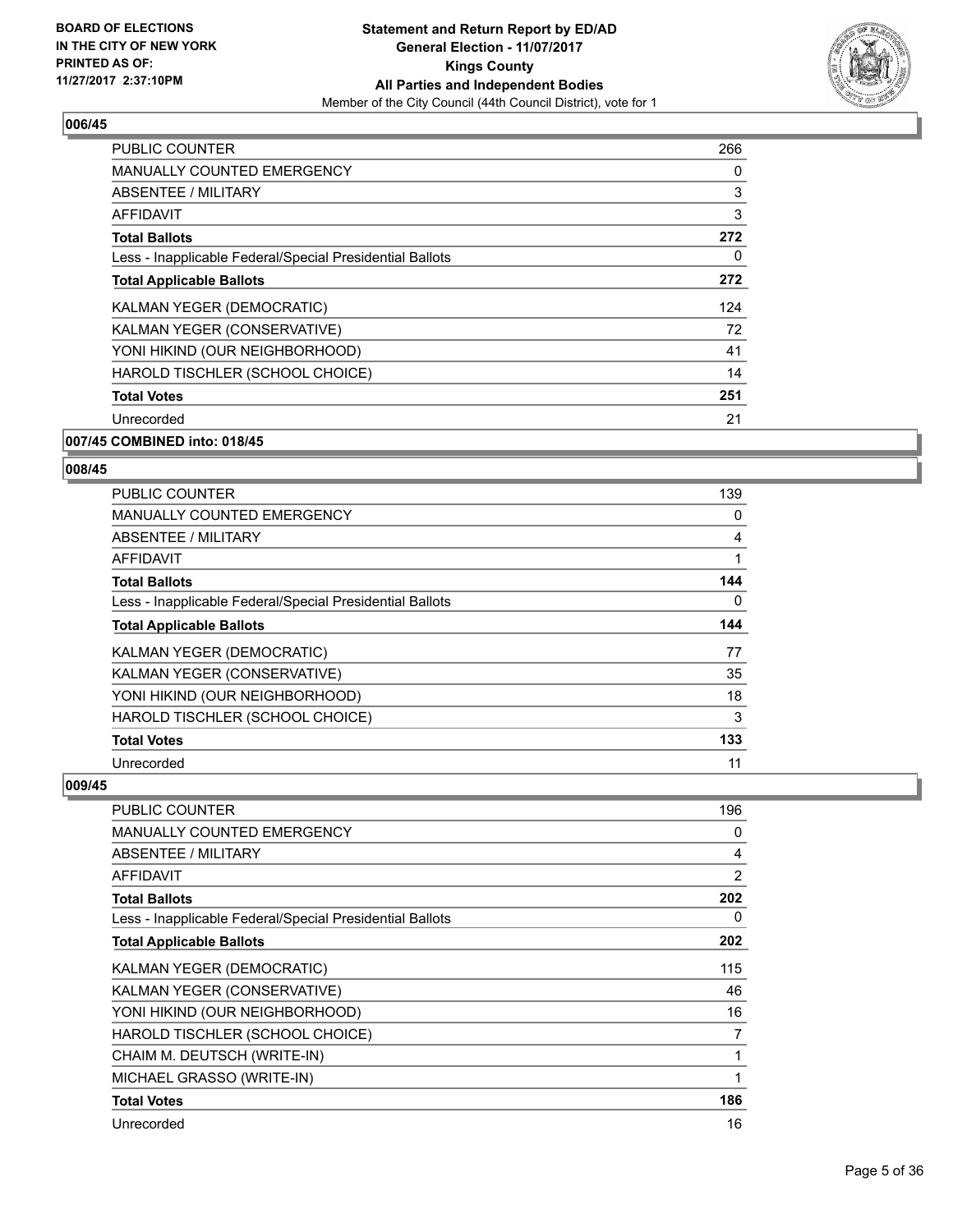

| <b>PUBLIC COUNTER</b>                                    | 111 |
|----------------------------------------------------------|-----|
| <b>MANUALLY COUNTED EMERGENCY</b>                        | 0   |
| ABSENTEE / MILITARY                                      | 0   |
| <b>AFFIDAVIT</b>                                         | 0   |
| <b>Total Ballots</b>                                     | 111 |
| Less - Inapplicable Federal/Special Presidential Ballots | 0   |
| <b>Total Applicable Ballots</b>                          | 111 |
| KALMAN YEGER (DEMOCRATIC)                                | 52  |
| KALMAN YEGER (CONSERVATIVE)                              | 34  |
| YONI HIKIND (OUR NEIGHBORHOOD)                           | 16  |
| HAROLD TISCHLER (SCHOOL CHOICE)                          | 3   |
| <b>Total Votes</b>                                       | 105 |
| Unrecorded                                               | 6   |

# **017/45**

| <b>PUBLIC COUNTER</b>                                    | 135 |
|----------------------------------------------------------|-----|
| <b>MANUALLY COUNTED EMERGENCY</b>                        | 0   |
| ABSENTEE / MILITARY                                      |     |
| AFFIDAVIT                                                |     |
| <b>Total Ballots</b>                                     | 137 |
| Less - Inapplicable Federal/Special Presidential Ballots | 0   |
| <b>Total Applicable Ballots</b>                          | 137 |
| KALMAN YEGER (DEMOCRATIC)                                | 67  |
| KALMAN YEGER (CONSERVATIVE)                              | 42  |
| YONI HIKIND (OUR NEIGHBORHOOD)                           | 19  |
| HAROLD TISCHLER (SCHOOL CHOICE)                          |     |
| <b>Total Votes</b>                                       | 129 |
| Unrecorded                                               | 8   |

| PUBLIC COUNTER                                           | 19 |
|----------------------------------------------------------|----|
| MANUALLY COUNTED EMERGENCY                               | 0  |
| ABSENTEE / MILITARY                                      | 0  |
| AFFIDAVIT                                                | 8  |
| <b>Total Ballots</b>                                     | 27 |
| Less - Inapplicable Federal/Special Presidential Ballots | 0  |
| <b>Total Applicable Ballots</b>                          | 27 |
| KALMAN YEGER (DEMOCRATIC)                                | 6  |
| KALMAN YEGER (CONSERVATIVE)                              | 7  |
| YONI HIKIND (OUR NEIGHBORHOOD)                           | 4  |
| HAROLD TISCHLER (SCHOOL CHOICE)                          | 5  |
| <b>Total Votes</b>                                       | 22 |
| Unrecorded                                               | 5  |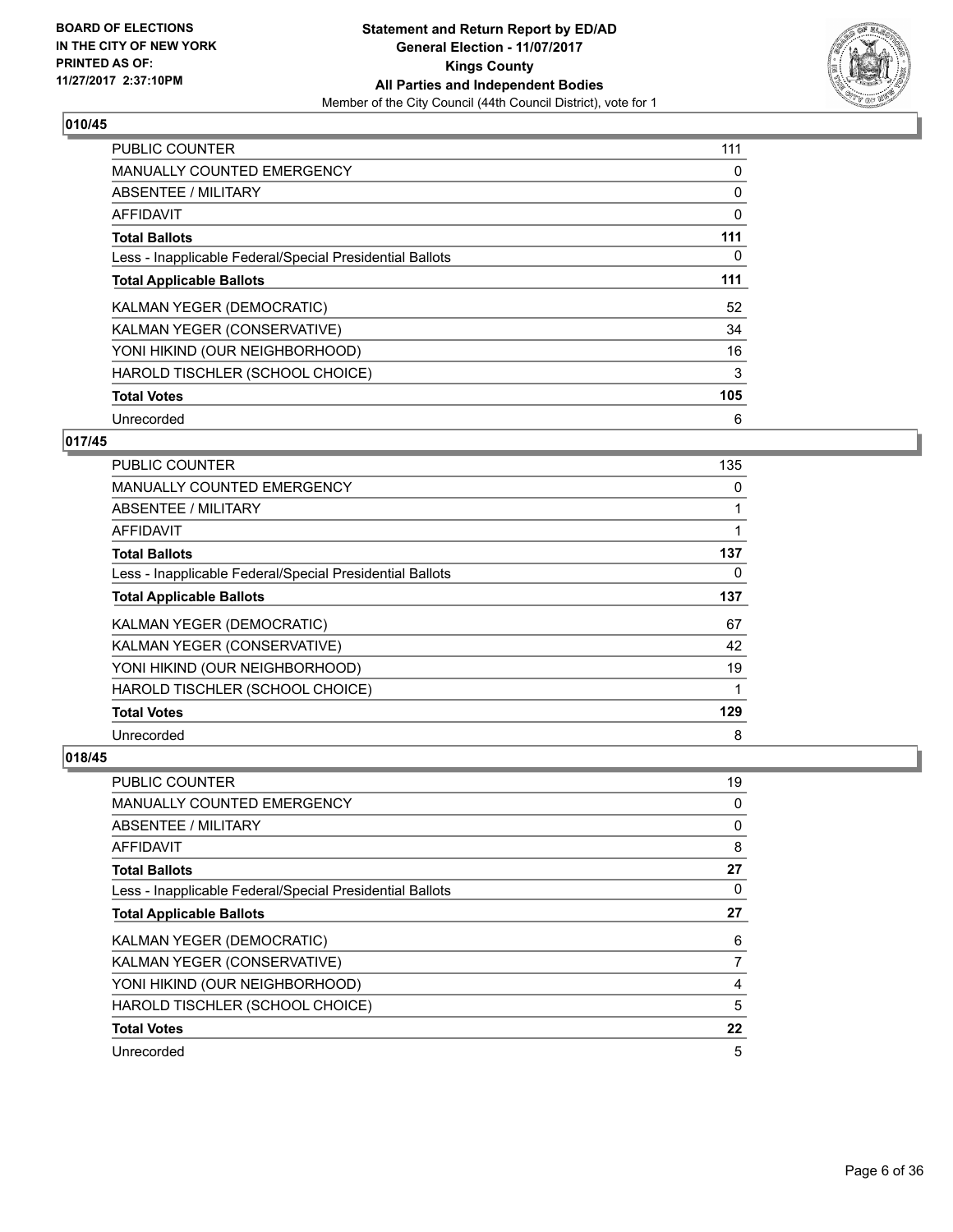

| <b>PUBLIC COUNTER</b>                                    | 10             |
|----------------------------------------------------------|----------------|
| <b>MANUALLY COUNTED EMERGENCY</b>                        | 0              |
| ABSENTEE / MILITARY                                      | $\overline{2}$ |
| <b>AFFIDAVIT</b>                                         | 0              |
| <b>Total Ballots</b>                                     | 12             |
| Less - Inapplicable Federal/Special Presidential Ballots | 0              |
| <b>Total Applicable Ballots</b>                          | 12             |
| <b>KALMAN YEGER (DEMOCRATIC)</b>                         |                |
| KALMAN YEGER (CONSERVATIVE)                              |                |
| YONI HIKIND (OUR NEIGHBORHOOD)                           | 3              |
| HAROLD TISCHLER (SCHOOL CHOICE)                          |                |
| <b>Total Votes</b>                                       | 12             |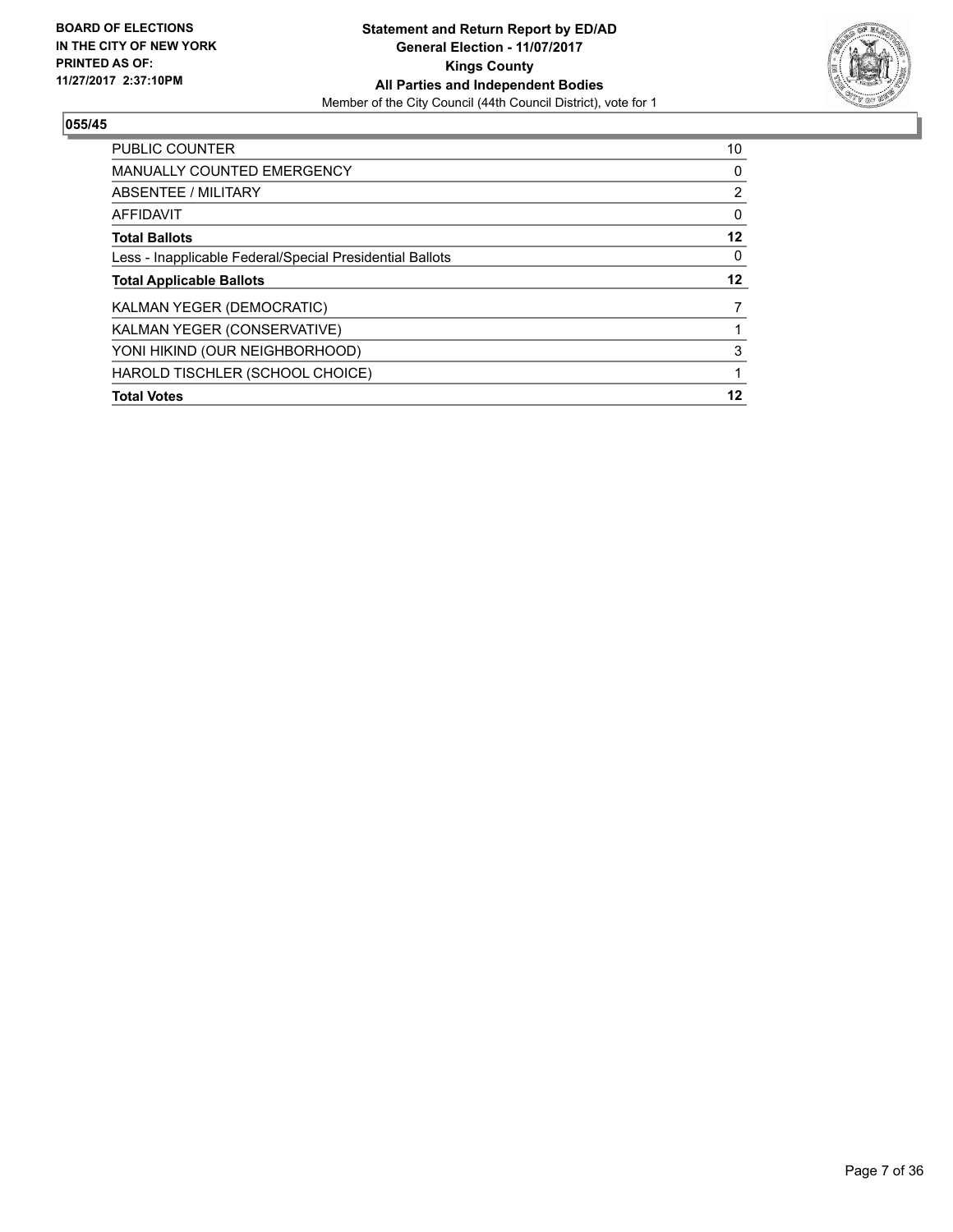

| <b>PUBLIC COUNTER</b>                                    | 35             |
|----------------------------------------------------------|----------------|
| <b>MANUALLY COUNTED EMERGENCY</b>                        | 0              |
| ABSENTEE / MILITARY                                      | $\overline{2}$ |
| AFFIDAVIT                                                |                |
| <b>Total Ballots</b>                                     | 38             |
| Less - Inapplicable Federal/Special Presidential Ballots | 0              |
| <b>Total Applicable Ballots</b>                          | 38             |
| KALMAN YEGER (DEMOCRATIC)                                | 15             |
| KALMAN YEGER (CONSERVATIVE)                              | 8              |
| YONI HIKIND (OUR NEIGHBORHOOD)                           | 6              |
| HAROLD TISCHLER (SCHOOL CHOICE)                          | 2              |
| <b>Total Votes</b>                                       | 31             |
| Unrecorded                                               | 7              |

# **020/47**

| <b>PUBLIC COUNTER</b>                                    | 141 |
|----------------------------------------------------------|-----|
| <b>MANUALLY COUNTED EMERGENCY</b>                        | 0   |
| <b>ABSENTEE / MILITARY</b>                               | 4   |
| <b>AFFIDAVIT</b>                                         | 1   |
| <b>Total Ballots</b>                                     | 146 |
| Less - Inapplicable Federal/Special Presidential Ballots | 0   |
| <b>Total Applicable Ballots</b>                          | 146 |
| KALMAN YEGER (DEMOCRATIC)                                | 70  |
| KALMAN YEGER (CONSERVATIVE)                              | 24  |
| YONI HIKIND (OUR NEIGHBORHOOD)                           | 12  |
| HAROLD TISCHLER (SCHOOL CHOICE)                          | 12  |
| RAIMONDO DENARO (WRITE-IN)                               |     |
| SHANE C. SPRVYT (WRITE-IN)                               | 1   |
| TINA BEST (WRITE-IN)                                     | 1   |
| <b>Total Votes</b>                                       | 121 |
| Unrecorded                                               | 25  |

| PUBLIC COUNTER                                           | 166          |
|----------------------------------------------------------|--------------|
| <b>MANUALLY COUNTED EMERGENCY</b>                        | 0            |
| ABSENTEE / MILITARY                                      | 8            |
| AFFIDAVIT                                                | $\mathbf{0}$ |
| <b>Total Ballots</b>                                     | 174          |
| Less - Inapplicable Federal/Special Presidential Ballots | 0            |
| <b>Total Applicable Ballots</b>                          | 174          |
| KALMAN YEGER (DEMOCRATIC)                                | 86           |
| KALMAN YEGER (CONSERVATIVE)                              | 34           |
| YONI HIKIND (OUR NEIGHBORHOOD)                           | 15           |
| HAROLD TISCHLER (SCHOOL CHOICE)                          | 12           |
| UNATTRIBUTABLE WRITE-IN (WRITE-IN)                       | 1            |
| <b>Total Votes</b>                                       | 148          |
| Unrecorded                                               | 26           |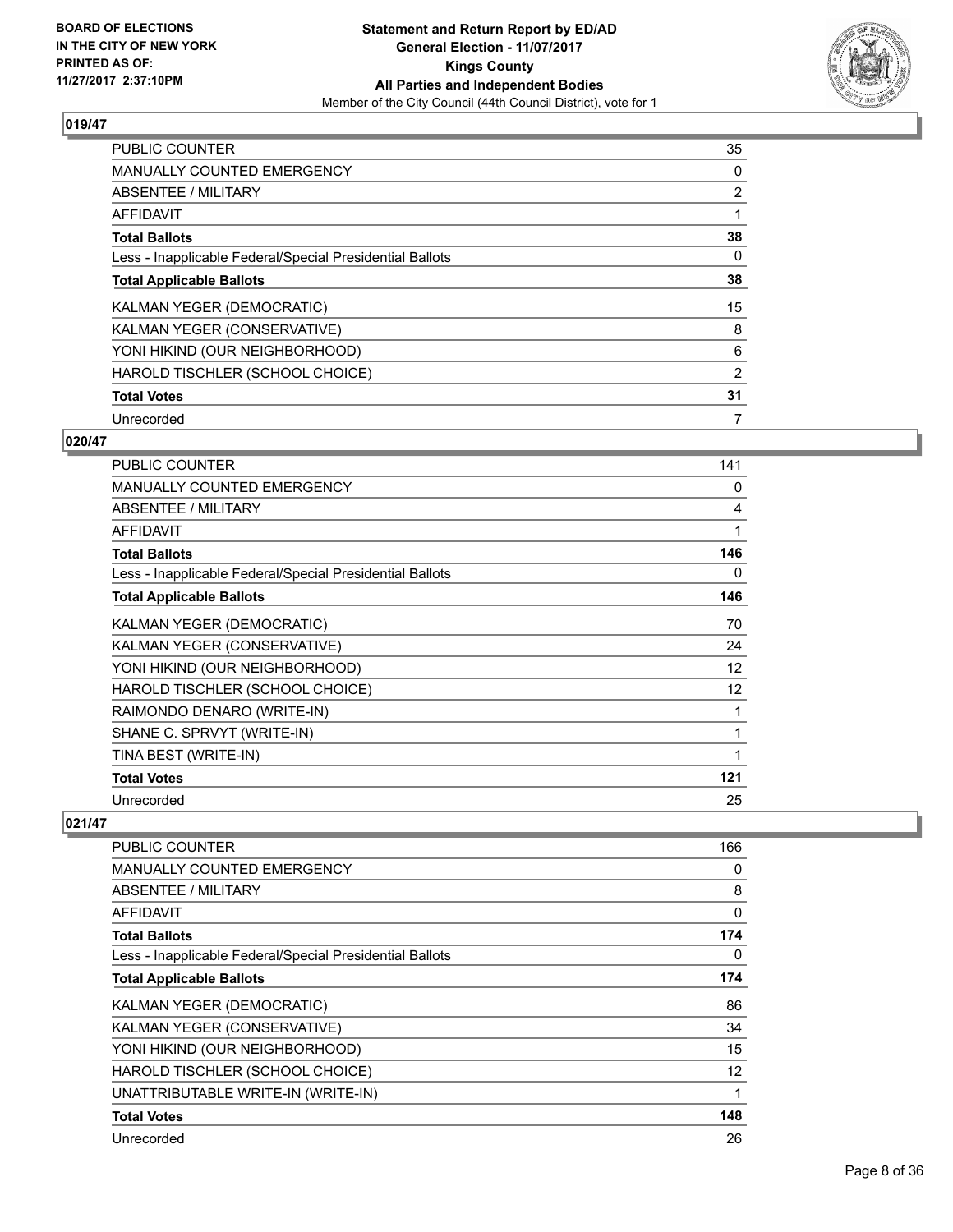

| <b>PUBLIC COUNTER</b>                                    | 141 |
|----------------------------------------------------------|-----|
| MANUALLY COUNTED EMERGENCY                               | 0   |
| ABSENTEE / MILITARY                                      | 5   |
| AFFIDAVIT                                                | 3   |
| <b>Total Ballots</b>                                     | 149 |
| Less - Inapplicable Federal/Special Presidential Ballots | 0   |
| <b>Total Applicable Ballots</b>                          | 149 |
| KALMAN YEGER (DEMOCRATIC)                                | 79  |
| KALMAN YEGER (CONSERVATIVE)                              | 18  |
| YONI HIKIND (OUR NEIGHBORHOOD)                           | 15  |
| HAROLD TISCHLER (SCHOOL CHOICE)                          | 8   |
| ANTHONY GRILLO (WRITE-IN)                                | 1   |
| CHARLES CHAPMAN (WRITE-IN)                               | 1   |
| <b>Total Votes</b>                                       | 122 |
| Unrecorded                                               | 27  |

# **024/47**

| <b>PUBLIC COUNTER</b>                                    | 131 |
|----------------------------------------------------------|-----|
| <b>MANUALLY COUNTED EMERGENCY</b>                        | 0   |
| ABSENTEE / MILITARY                                      | 0   |
| AFFIDAVIT                                                |     |
| <b>Total Ballots</b>                                     | 132 |
| Less - Inapplicable Federal/Special Presidential Ballots | 0   |
| <b>Total Applicable Ballots</b>                          | 132 |
| <b>KALMAN YEGER (DEMOCRATIC)</b>                         | 75  |
| KALMAN YEGER (CONSERVATIVE)                              | 20  |
| YONI HIKIND (OUR NEIGHBORHOOD)                           | 19  |
| HAROLD TISCHLER (SCHOOL CHOICE)                          | 4   |
| <b>Total Votes</b>                                       | 118 |
| Unrecorded                                               | 14  |

| <b>PUBLIC COUNTER</b>                                    | 178      |
|----------------------------------------------------------|----------|
| <b>MANUALLY COUNTED EMERGENCY</b>                        | 0        |
| ABSENTEE / MILITARY                                      | 3        |
| AFFIDAVIT                                                | 3        |
| <b>Total Ballots</b>                                     | 184      |
| Less - Inapplicable Federal/Special Presidential Ballots | $\Omega$ |
| <b>Total Applicable Ballots</b>                          | 184      |
| KALMAN YEGER (DEMOCRATIC)                                | 87       |
| KALMAN YEGER (CONSERVATIVE)                              | 32       |
| YONI HIKIND (OUR NEIGHBORHOOD)                           | 23       |
| HAROLD TISCHLER (SCHOOL CHOICE)                          | 11       |
| <b>Total Votes</b>                                       | 153      |
| Unrecorded                                               | 31       |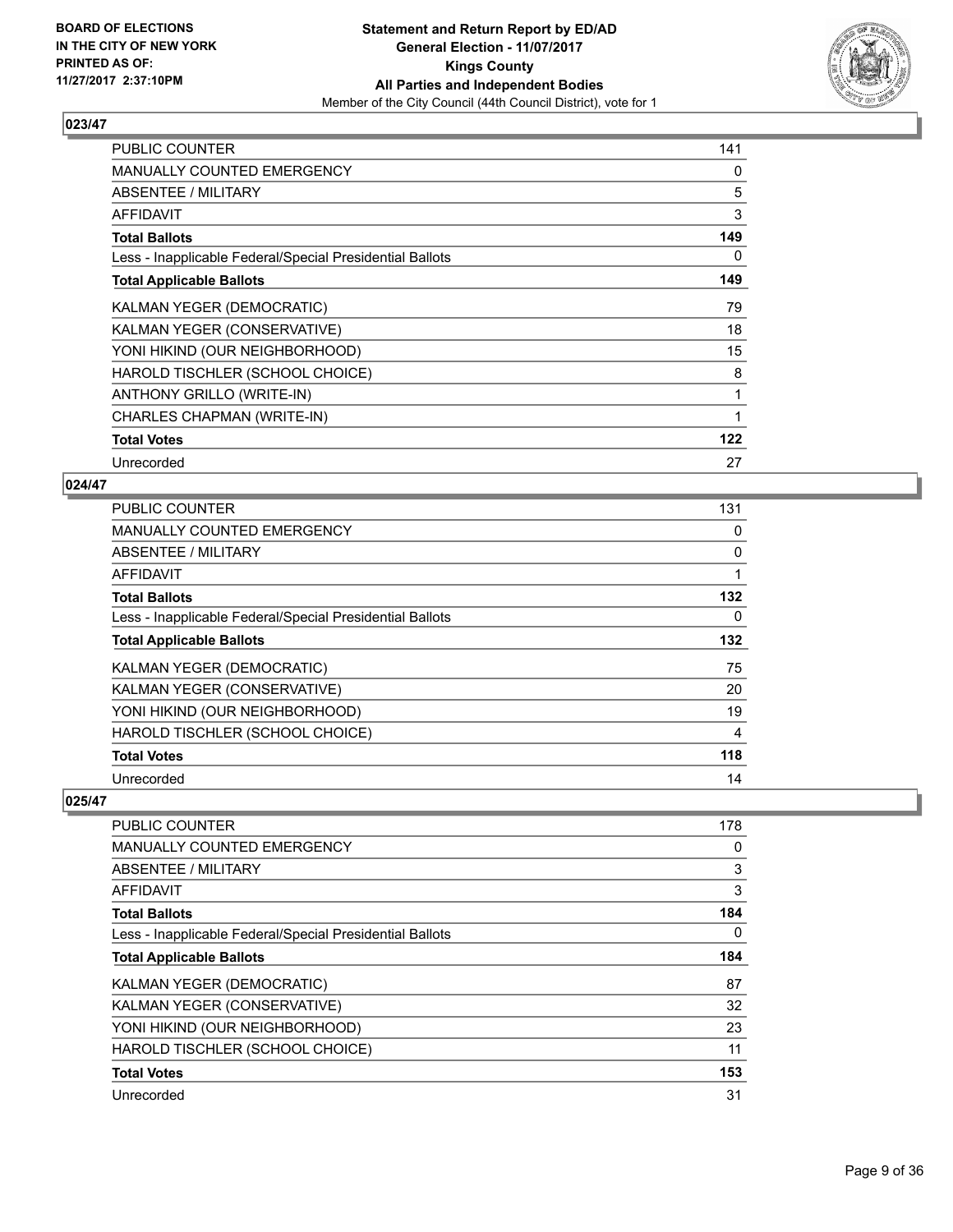

| <b>PUBLIC COUNTER</b>                                    | 175            |
|----------------------------------------------------------|----------------|
| <b>MANUALLY COUNTED EMERGENCY</b>                        | 0              |
| ABSENTEE / MILITARY                                      | 9              |
| AFFIDAVIT                                                | 1              |
| <b>Total Ballots</b>                                     | 185            |
| Less - Inapplicable Federal/Special Presidential Ballots | 0              |
| <b>Total Applicable Ballots</b>                          | 185            |
| KALMAN YEGER (DEMOCRATIC)                                | 84             |
| KALMAN YEGER (CONSERVATIVE)                              | 36             |
| YONI HIKIND (OUR NEIGHBORHOOD)                           | 19             |
| HAROLD TISCHLER (SCHOOL CHOICE)                          | $\overline{7}$ |
| ANTONIETTA FUCEIO (WRITE-IN)                             | 1              |
| FAIZA ALI (WRITE-IN)                                     | 1              |
| <b>Total Votes</b>                                       | 148            |
| Unrecorded                                               | 37             |

| PUBLIC COUNTER                                           | 257 |
|----------------------------------------------------------|-----|
| <b>MANUALLY COUNTED EMERGENCY</b>                        | 0   |
| <b>ABSENTEE / MILITARY</b>                               | 3   |
| AFFIDAVIT                                                |     |
| <b>Total Ballots</b>                                     | 261 |
| Less - Inapplicable Federal/Special Presidential Ballots | 0   |
| <b>Total Applicable Ballots</b>                          | 261 |
| KALMAN YEGER (DEMOCRATIC)                                | 127 |
| KALMAN YEGER (CONSERVATIVE)                              | 45  |
| YONI HIKIND (OUR NEIGHBORHOOD)                           | 39  |
| HAROLD TISCHLER (SCHOOL CHOICE)                          | 6   |
| JOSEPH D. PAOLA (WRITE-IN)                               | 2   |
| <b>Total Votes</b>                                       | 219 |
| Unrecorded                                               | 42  |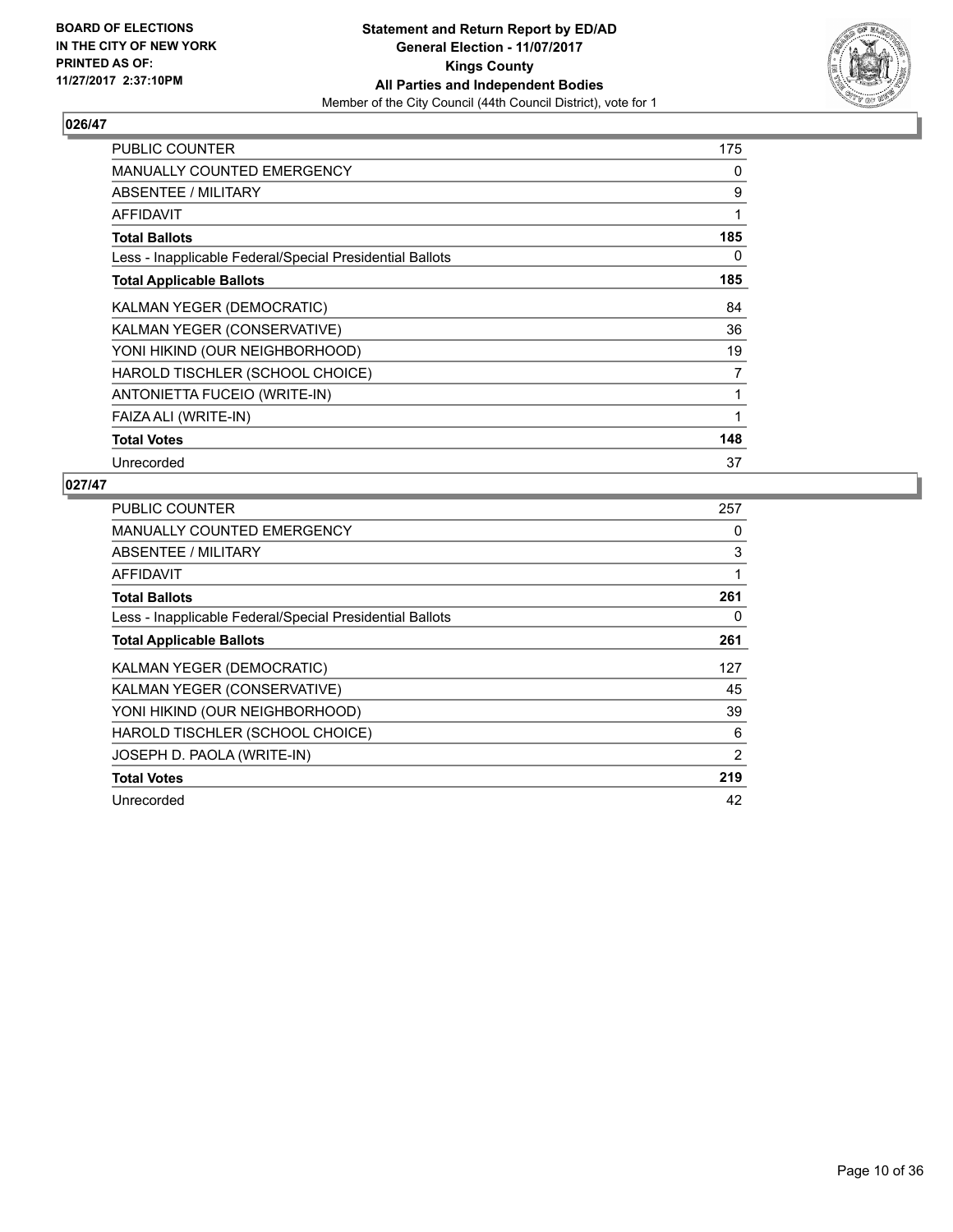

| <b>PUBLIC COUNTER</b>                                    | 147 |
|----------------------------------------------------------|-----|
| <b>MANUALLY COUNTED EMERGENCY</b>                        | 0   |
| ABSENTEE / MILITARY                                      | 2   |
| <b>AFFIDAVIT</b>                                         | 2   |
| <b>Total Ballots</b>                                     | 151 |
| Less - Inapplicable Federal/Special Presidential Ballots | 0   |
| <b>Total Applicable Ballots</b>                          | 151 |
| <b>KALMAN YEGER (DEMOCRATIC)</b>                         | 72  |
| KALMAN YEGER (CONSERVATIVE)                              | 22  |
| YONI HIKIND (OUR NEIGHBORHOOD)                           | 14  |
| HAROLD TISCHLER (SCHOOL CHOICE)                          | 10  |
| MARK TREYGER (WRITE-IN)                                  | 2   |
| MICHAEL SCIARAFFO (WRITE-IN)                             | 1   |
| UNATTRIBUTABLE WRITE-IN (WRITE-IN)                       | 1   |
| <b>Total Votes</b>                                       | 122 |
| Unrecorded                                               | 29  |

| <b>PUBLIC COUNTER</b>                                    | 226 |
|----------------------------------------------------------|-----|
| MANUALLY COUNTED EMERGENCY                               | 0   |
| <b>ABSENTEE / MILITARY</b>                               | 11  |
| <b>AFFIDAVIT</b>                                         | 0   |
| <b>Total Ballots</b>                                     | 237 |
| Less - Inapplicable Federal/Special Presidential Ballots | 0   |
| <b>Total Applicable Ballots</b>                          | 237 |
| KALMAN YEGER (DEMOCRATIC)                                | 82  |
| KALMAN YEGER (CONSERVATIVE)                              | 58  |
| YONI HIKIND (OUR NEIGHBORHOOD)                           | 33  |
| HAROLD TISCHLER (SCHOOL CHOICE)                          | 14  |
| MARK TREYGER (WRITE-IN)                                  | 5   |
| <b>WILLIAM COLTON (WRITE-IN)</b>                         | 1   |
| <b>Total Votes</b>                                       | 193 |
| Unrecorded                                               | 44  |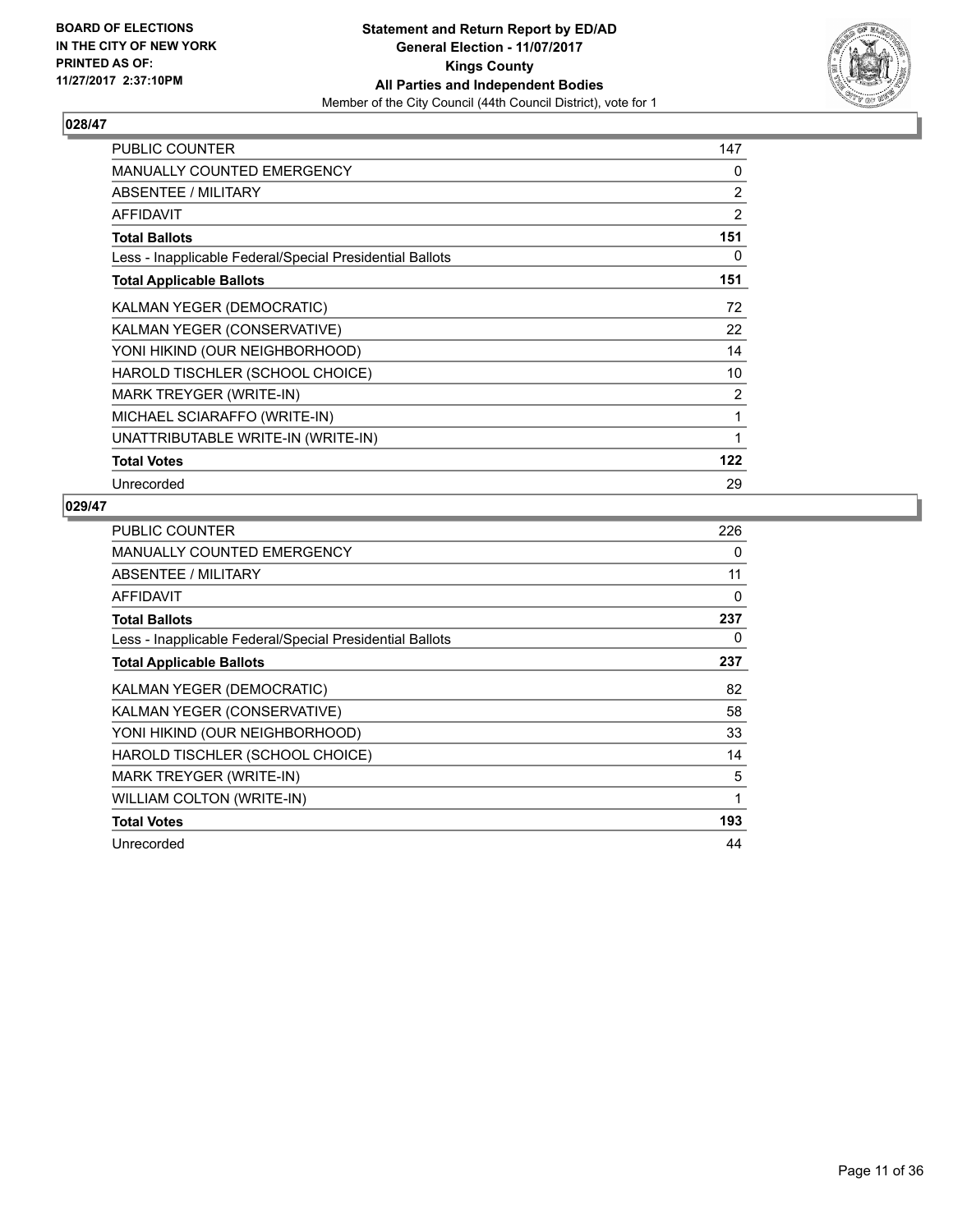

| <b>PUBLIC COUNTER</b>                                    | 103 |
|----------------------------------------------------------|-----|
| <b>MANUALLY COUNTED EMERGENCY</b>                        | 0   |
| ABSENTEE / MILITARY                                      | 2   |
| AFFIDAVIT                                                | 0   |
| <b>Total Ballots</b>                                     | 105 |
| Less - Inapplicable Federal/Special Presidential Ballots | 0   |
| <b>Total Applicable Ballots</b>                          | 105 |
| <b>KALMAN YEGER (DEMOCRATIC)</b>                         | 52  |
| KALMAN YEGER (CONSERVATIVE)                              | 24  |
| YONI HIKIND (OUR NEIGHBORHOOD)                           | 6   |
| HAROLD TISCHLER (SCHOOL CHOICE)                          | 1   |
| <b>Total Votes</b>                                       | 83  |
| Unrecorded                                               | 22  |

#### **031/47**

| <b>PUBLIC COUNTER</b>                                    | 185 |
|----------------------------------------------------------|-----|
| <b>MANUALLY COUNTED EMERGENCY</b>                        | 0   |
| ABSENTEE / MILITARY                                      |     |
| AFFIDAVIT                                                | 0   |
| <b>Total Ballots</b>                                     | 186 |
| Less - Inapplicable Federal/Special Presidential Ballots | 0   |
| <b>Total Applicable Ballots</b>                          | 186 |
| <b>KALMAN YEGER (DEMOCRATIC)</b>                         | 96  |
| KALMAN YEGER (CONSERVATIVE)                              | 27  |
| YONI HIKIND (OUR NEIGHBORHOOD)                           | 24  |
| HAROLD TISCHLER (SCHOOL CHOICE)                          | 7   |
| <b>Total Votes</b>                                       | 154 |
| Unrecorded                                               | 32  |

| PUBLIC COUNTER                                           | 87 |
|----------------------------------------------------------|----|
| MANUALLY COUNTED EMERGENCY                               | 0  |
| ABSENTEE / MILITARY                                      | 3  |
| AFFIDAVIT                                                | 0  |
| <b>Total Ballots</b>                                     | 90 |
| Less - Inapplicable Federal/Special Presidential Ballots | 0  |
| <b>Total Applicable Ballots</b>                          | 90 |
| KALMAN YEGER (DEMOCRATIC)                                | 39 |
| KALMAN YEGER (CONSERVATIVE)                              | 18 |
| YONI HIKIND (OUR NEIGHBORHOOD)                           | 9  |
| HAROLD TISCHLER (SCHOOL CHOICE)                          | 2  |
| UNATTRIBUTABLE WRITE-IN (WRITE-IN)                       | 1  |
| <b>Total Votes</b>                                       | 69 |
| Unrecorded                                               | 21 |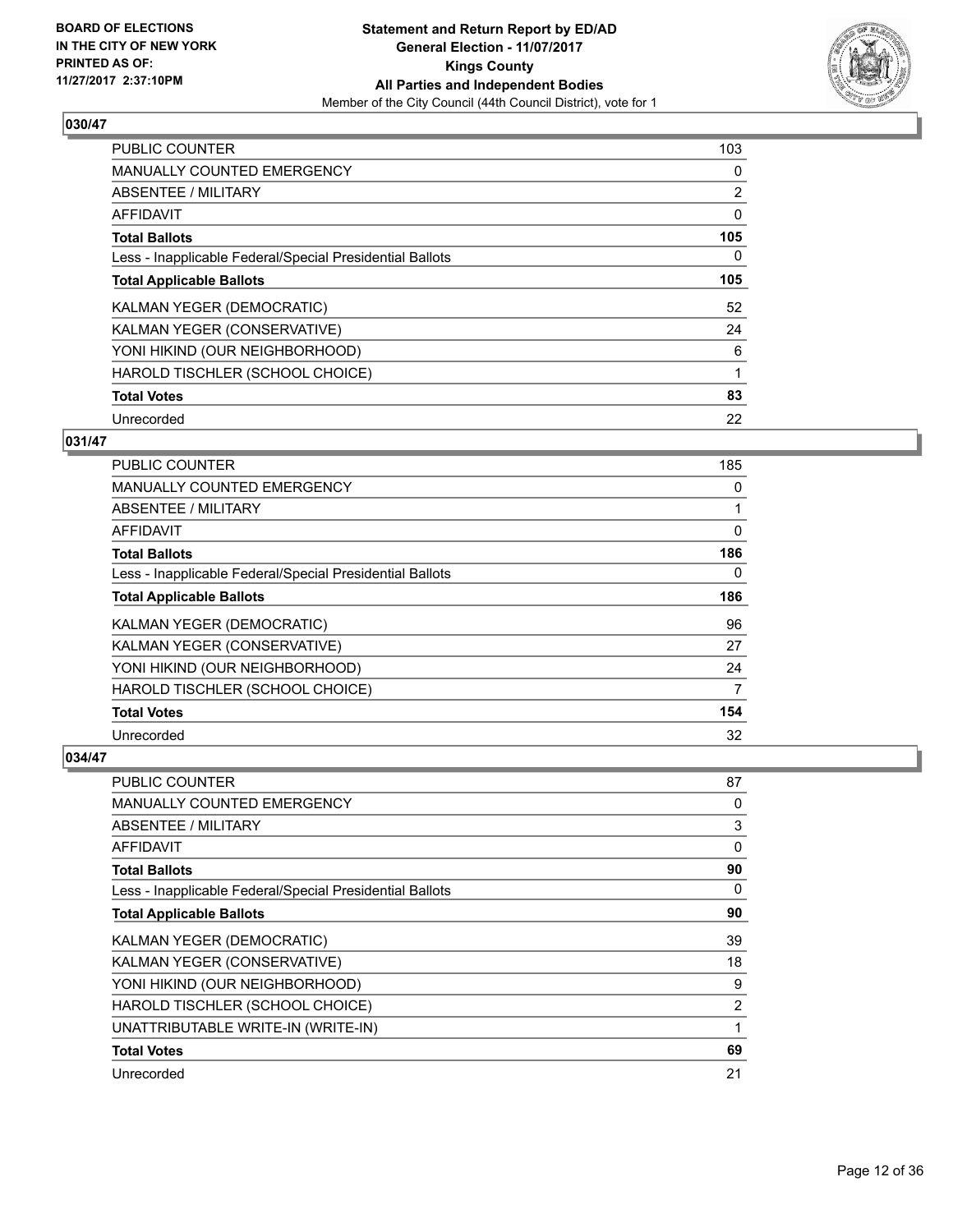

| <b>PUBLIC COUNTER</b>                                    | 83             |
|----------------------------------------------------------|----------------|
| <b>MANUALLY COUNTED EMERGENCY</b>                        | 0              |
| ABSENTEE / MILITARY                                      |                |
| <b>AFFIDAVIT</b>                                         | $\overline{2}$ |
| <b>Total Ballots</b>                                     | 86             |
| Less - Inapplicable Federal/Special Presidential Ballots | 0              |
| <b>Total Applicable Ballots</b>                          | 86             |
| KALMAN YEGER (DEMOCRATIC)                                | 35             |
| KALMAN YEGER (CONSERVATIVE)                              | 13             |
| YONI HIKIND (OUR NEIGHBORHOOD)                           | 12             |
| HAROLD TISCHLER (SCHOOL CHOICE)                          | 4              |
| <b>Total Votes</b>                                       | 64             |
| Unrecorded                                               | 22             |

| PUBLIC COUNTER                                           | 143 |
|----------------------------------------------------------|-----|
| <b>MANUALLY COUNTED EMERGENCY</b>                        | 0   |
| ABSENTEE / MILITARY                                      |     |
| <b>AFFIDAVIT</b>                                         | 0   |
| <b>Total Ballots</b>                                     | 144 |
| Less - Inapplicable Federal/Special Presidential Ballots | 0   |
| <b>Total Applicable Ballots</b>                          | 144 |
| KALMAN YEGER (DEMOCRATIC)                                | 69  |
| KALMAN YEGER (CONSERVATIVE)                              | 25  |
| YONI HIKIND (OUR NEIGHBORHOOD)                           | 22  |
| HAROLD TISCHLER (SCHOOL CHOICE)                          | 5   |
| <b>Total Votes</b>                                       | 121 |
| Unrecorded                                               | 23  |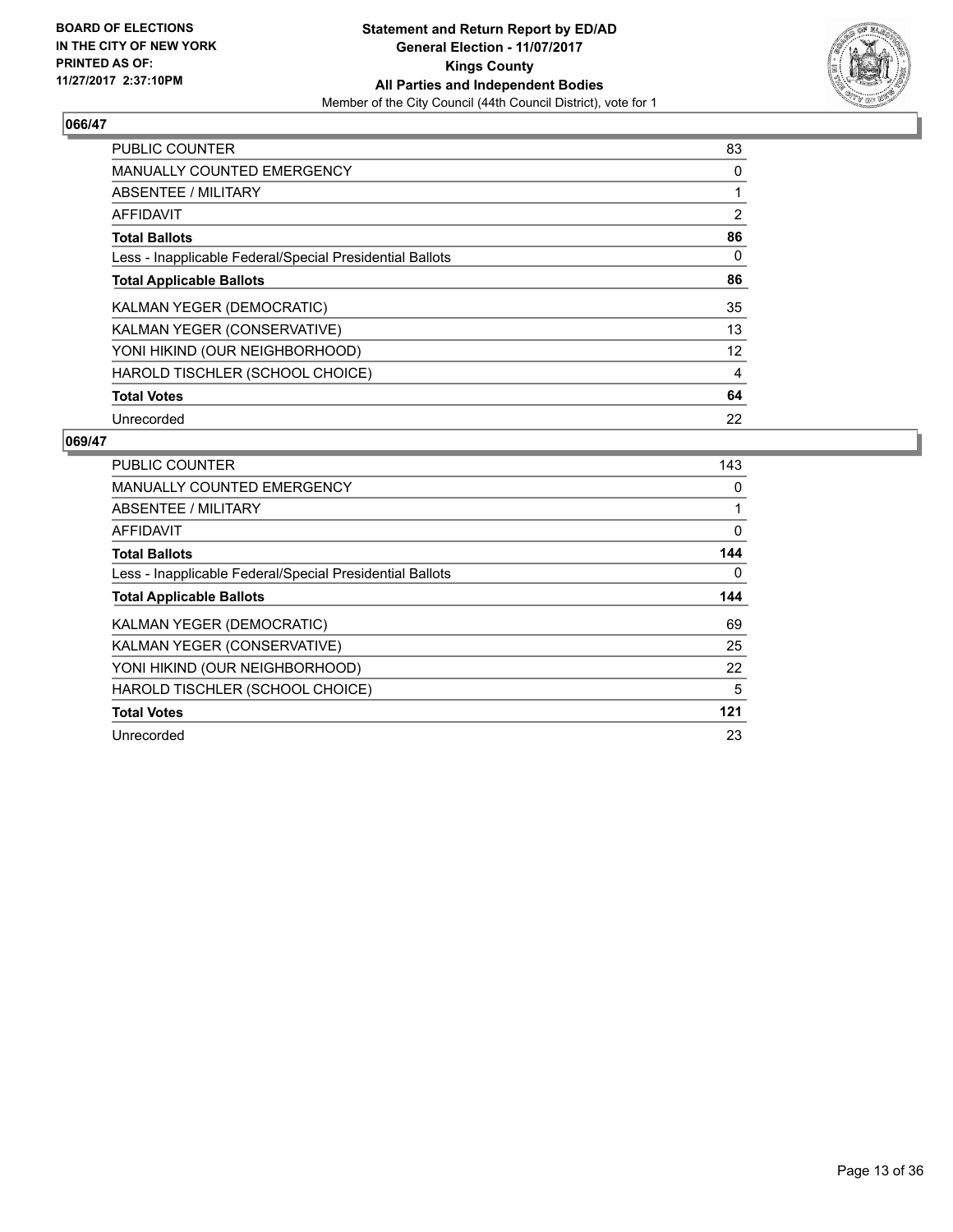

| PUBLIC COUNTER                                           | 211 |
|----------------------------------------------------------|-----|
| <b>MANUALLY COUNTED EMERGENCY</b>                        | 0   |
| <b>ABSENTEE / MILITARY</b>                               | 3   |
| AFFIDAVIT                                                | 3   |
| <b>Total Ballots</b>                                     | 217 |
| Less - Inapplicable Federal/Special Presidential Ballots | 0   |
| <b>Total Applicable Ballots</b>                          | 217 |
| <b>KALMAN YEGER (DEMOCRATIC)</b>                         | 77  |
| KALMAN YEGER (CONSERVATIVE)                              | 35  |
| YONI HIKIND (OUR NEIGHBORHOOD)                           | 84  |
| HAROLD TISCHLER (SCHOOL CHOICE)                          | 12  |
| PINCHESS BERKOVITS (WRITE-IN)                            |     |
| <b>Total Votes</b>                                       |     |
|                                                          | 209 |

# **004/48**

| <b>PUBLIC COUNTER</b>                                    | 226 |
|----------------------------------------------------------|-----|
| MANUALLY COUNTED EMERGENCY                               | 0   |
| ABSENTEE / MILITARY                                      | 11  |
| AFFIDAVIT                                                | 0   |
| <b>Total Ballots</b>                                     | 237 |
| Less - Inapplicable Federal/Special Presidential Ballots | 0   |
| <b>Total Applicable Ballots</b>                          | 237 |
| KALMAN YEGER (DEMOCRATIC)                                | 88  |
| KALMAN YEGER (CONSERVATIVE)                              | 29  |
| YONI HIKIND (OUR NEIGHBORHOOD)                           | 98  |
| HAROLD TISCHLER (SCHOOL CHOICE)                          | 11  |
| <b>Total Votes</b>                                       | 226 |
| Unrecorded                                               | 11  |

| <b>PUBLIC COUNTER</b>                                    | 316            |
|----------------------------------------------------------|----------------|
| <b>MANUALLY COUNTED EMERGENCY</b>                        | 0              |
| ABSENTEE / MILITARY                                      | $\overline{2}$ |
| AFFIDAVIT                                                | 3              |
| <b>Total Ballots</b>                                     | 321            |
| Less - Inapplicable Federal/Special Presidential Ballots | 0              |
| <b>Total Applicable Ballots</b>                          | 321            |
| KALMAN YEGER (DEMOCRATIC)                                | 136            |
| KALMAN YEGER (CONSERVATIVE)                              | 43             |
| YONI HIKIND (OUR NEIGHBORHOOD)                           | 125            |
| HAROLD TISCHLER (SCHOOL CHOICE)                          | 6              |
| <b>Total Votes</b>                                       | 310            |
| Unrecorded                                               | 11             |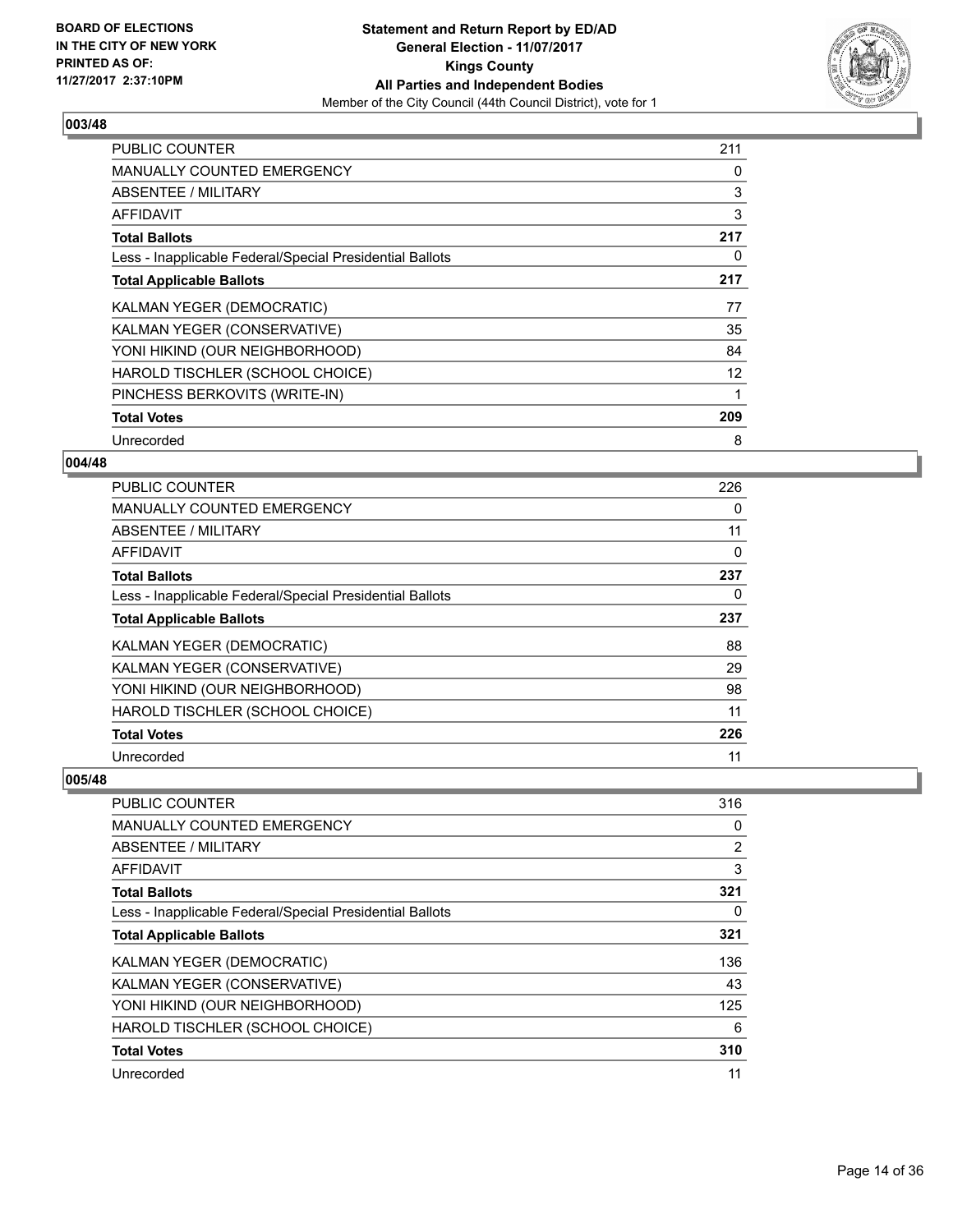

| <b>PUBLIC COUNTER</b>                                    | 196 |
|----------------------------------------------------------|-----|
| <b>MANUALLY COUNTED EMERGENCY</b>                        | 0   |
| ABSENTEE / MILITARY                                      |     |
| <b>AFFIDAVIT</b>                                         | 0   |
| <b>Total Ballots</b>                                     | 197 |
| Less - Inapplicable Federal/Special Presidential Ballots | 0   |
| <b>Total Applicable Ballots</b>                          | 197 |
| KALMAN YEGER (DEMOCRATIC)                                | 55  |
| KALMAN YEGER (CONSERVATIVE)                              | 29  |
| YONI HIKIND (OUR NEIGHBORHOOD)                           | 96  |
| HAROLD TISCHLER (SCHOOL CHOICE)                          | 8   |
| MICHAEL NAPOLITANO (WRITE-IN)                            | 2   |
| <b>Total Votes</b>                                       | 190 |
| Unrecorded                                               | 7   |

# **007/48**

| <b>PUBLIC COUNTER</b>                                    | 218 |
|----------------------------------------------------------|-----|
| <b>MANUALLY COUNTED EMERGENCY</b>                        | 0   |
| ABSENTEE / MILITARY                                      | 0   |
| <b>AFFIDAVIT</b>                                         | 4   |
| <b>Total Ballots</b>                                     | 222 |
| Less - Inapplicable Federal/Special Presidential Ballots | 0   |
| <b>Total Applicable Ballots</b>                          | 222 |
| KALMAN YEGER (DEMOCRATIC)                                | 75  |
| KALMAN YEGER (CONSERVATIVE)                              | 35  |
| YONI HIKIND (OUR NEIGHBORHOOD)                           | 86  |
| HAROLD TISCHLER (SCHOOL CHOICE)                          | 9   |
| ZACH LICHTENSTEIN (WRITE-IN)                             | 1   |
| <b>Total Votes</b>                                       | 206 |
| Unrecorded                                               | 16  |

| <b>PUBLIC COUNTER</b>                                    | 296 |
|----------------------------------------------------------|-----|
| <b>MANUALLY COUNTED EMERGENCY</b>                        | 0   |
| <b>ABSENTEE / MILITARY</b>                               | 4   |
| AFFIDAVIT                                                | 2   |
| <b>Total Ballots</b>                                     | 302 |
| Less - Inapplicable Federal/Special Presidential Ballots | 0   |
| <b>Total Applicable Ballots</b>                          | 302 |
| KALMAN YEGER (DEMOCRATIC)                                | 113 |
| KALMAN YEGER (CONSERVATIVE)                              | 32  |
| YONI HIKIND (OUR NEIGHBORHOOD)                           | 133 |
| HAROLD TISCHLER (SCHOOL CHOICE)                          | 13  |
| <b>Total Votes</b>                                       | 291 |
| Unrecorded                                               | 11  |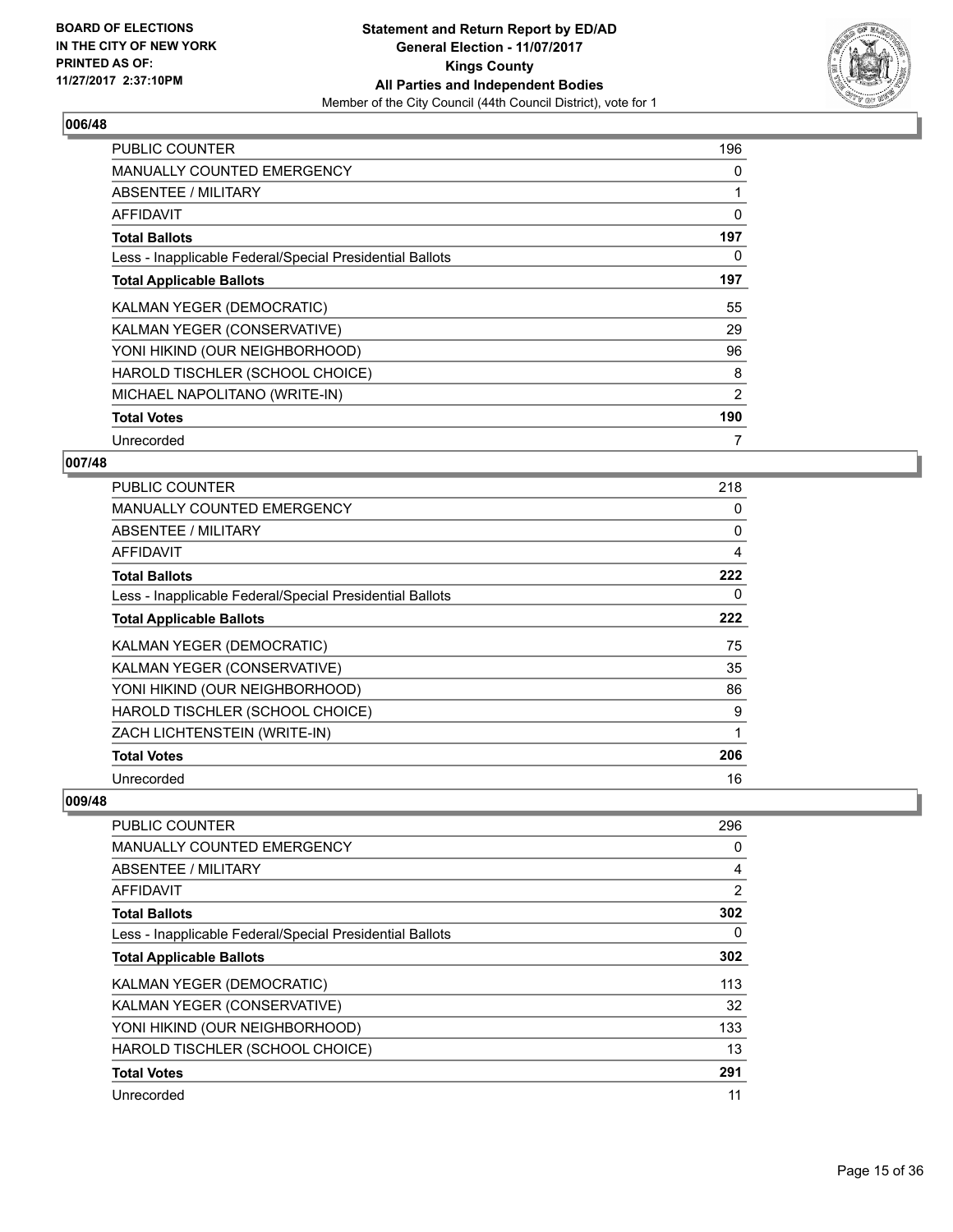

| <b>PUBLIC COUNTER</b>                                    | 307 |
|----------------------------------------------------------|-----|
| <b>MANUALLY COUNTED EMERGENCY</b>                        | 0   |
| <b>ABSENTEE / MILITARY</b>                               | 2   |
| AFFIDAVIT                                                | 5   |
| <b>Total Ballots</b>                                     | 314 |
| Less - Inapplicable Federal/Special Presidential Ballots | 0   |
| <b>Total Applicable Ballots</b>                          | 314 |
| KALMAN YEGER (DEMOCRATIC)                                | 149 |
| KALMAN YEGER (CONSERVATIVE)                              | 41  |
| YONI HIKIND (OUR NEIGHBORHOOD)                           | 104 |
| HAROLD TISCHLER (SCHOOL CHOICE)                          | 11  |
| <b>FAVIAN RODRIGUEZ (WRITE-IN)</b>                       |     |
| <b>Total Votes</b>                                       | 306 |
| Unrecorded                                               | 8   |

# **012/48**

| <b>PUBLIC COUNTER</b>                                    | 332 |
|----------------------------------------------------------|-----|
| <b>MANUALLY COUNTED EMERGENCY</b>                        | 0   |
| ABSENTEE / MILITARY                                      | 0   |
| AFFIDAVIT                                                | 3   |
| <b>Total Ballots</b>                                     | 335 |
| Less - Inapplicable Federal/Special Presidential Ballots | 0   |
| <b>Total Applicable Ballots</b>                          | 335 |
| KALMAN YEGER (DEMOCRATIC)                                | 163 |
| KALMAN YEGER (CONSERVATIVE)                              | 32  |
| YONI HIKIND (OUR NEIGHBORHOOD)                           | 128 |
| HAROLD TISCHLER (SCHOOL CHOICE)                          | 10  |
| MICHAEL COHEN (WRITE-IN)                                 |     |
| UNATTRIBUTABLE WRITE-IN (WRITE-IN)                       | 1   |
| <b>Total Votes</b>                                       | 335 |

| <b>PUBLIC COUNTER</b>                                    | 313      |
|----------------------------------------------------------|----------|
| <b>MANUALLY COUNTED EMERGENCY</b>                        | 0        |
| ABSENTEE / MILITARY                                      | 4        |
| AFFIDAVIT                                                | 6        |
| <b>Total Ballots</b>                                     | 323      |
| Less - Inapplicable Federal/Special Presidential Ballots | $\Omega$ |
| <b>Total Applicable Ballots</b>                          | 323      |
| KALMAN YEGER (DEMOCRATIC)                                | 117      |
| KALMAN YEGER (CONSERVATIVE)                              | 30       |
| YONI HIKIND (OUR NEIGHBORHOOD)                           | 161      |
| HAROLD TISCHLER (SCHOOL CHOICE)                          | 8        |
| <b>Total Votes</b>                                       | 316      |
| Unrecorded                                               | 7        |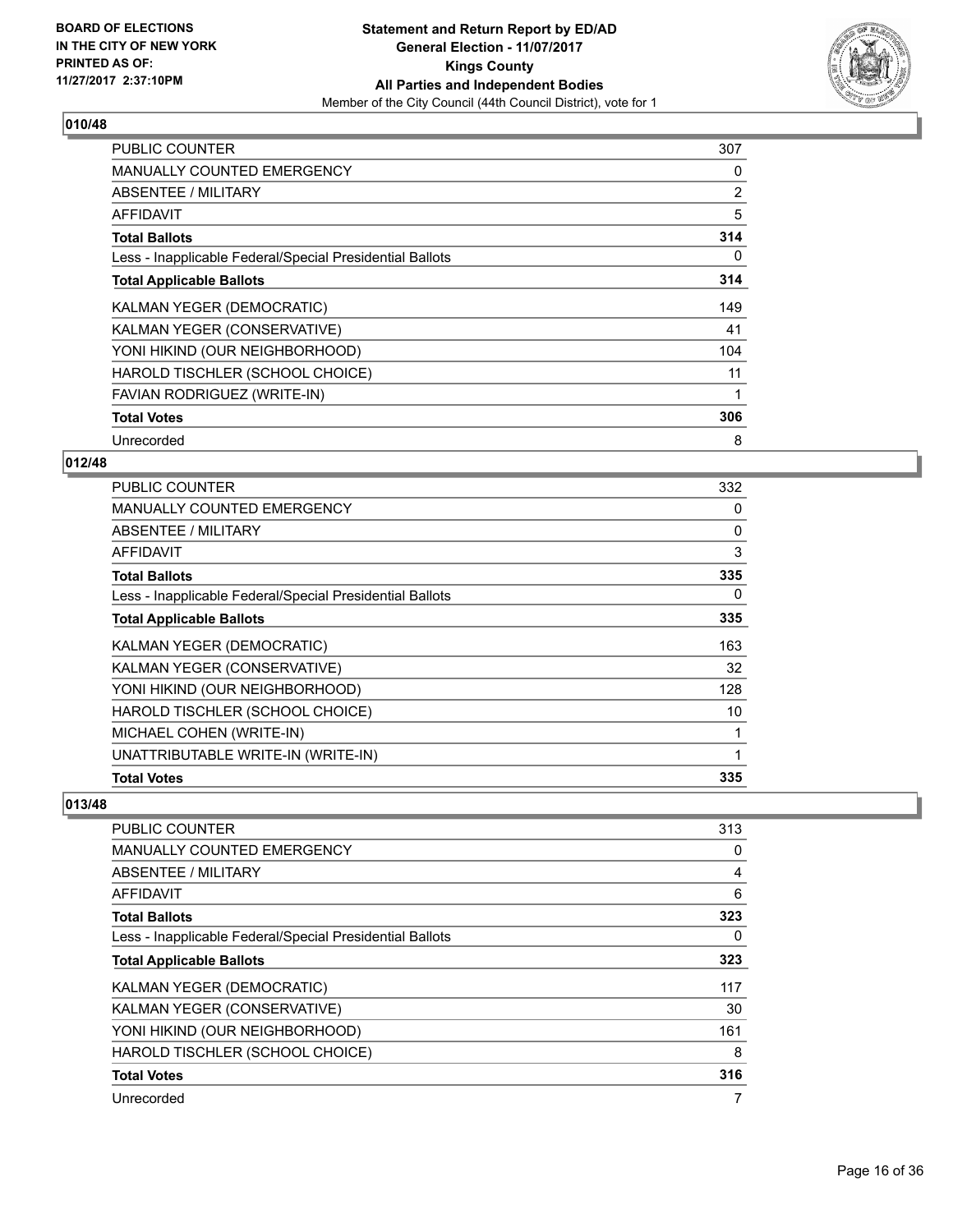

| <b>PUBLIC COUNTER</b>                                    | 298 |
|----------------------------------------------------------|-----|
| <b>MANUALLY COUNTED EMERGENCY</b>                        | 0   |
| ABSENTEE / MILITARY                                      | 3   |
| <b>AFFIDAVIT</b>                                         | 6   |
| <b>Total Ballots</b>                                     | 307 |
| Less - Inapplicable Federal/Special Presidential Ballots | 0   |
| <b>Total Applicable Ballots</b>                          | 307 |
| KALMAN YEGER (DEMOCRATIC)                                | 103 |
| KALMAN YEGER (CONSERVATIVE)                              | 39  |
| YONI HIKIND (OUR NEIGHBORHOOD)                           | 143 |
| HAROLD TISCHLER (SCHOOL CHOICE)                          | 15  |
| <b>Total Votes</b>                                       | 300 |
| Unrecorded                                               | 7   |

# **016/48**

| PUBLIC COUNTER                                           | 240 |
|----------------------------------------------------------|-----|
| <b>MANUALLY COUNTED EMERGENCY</b>                        | 0   |
| <b>ABSENTEE / MILITARY</b>                               | 3   |
| <b>AFFIDAVIT</b>                                         | 1   |
| <b>Total Ballots</b>                                     | 244 |
| Less - Inapplicable Federal/Special Presidential Ballots | 0   |
| <b>Total Applicable Ballots</b>                          | 244 |
| KALMAN YEGER (DEMOCRATIC)                                | 93  |
| KALMAN YEGER (CONSERVATIVE)                              | 39  |
| YONI HIKIND (OUR NEIGHBORHOOD)                           | 98  |
| HAROLD TISCHLER (SCHOOL CHOICE)                          | 9   |
| DOV HIKIND (WRITE-IN)                                    | 1   |
| <b>Total Votes</b>                                       | 240 |
| Unrecorded                                               | 4   |

| PUBLIC COUNTER                                           | 239 |
|----------------------------------------------------------|-----|
| MANUALLY COUNTED EMERGENCY                               | 0   |
| ABSENTEE / MILITARY                                      | 3   |
| AFFIDAVIT                                                | 2   |
| <b>Total Ballots</b>                                     | 244 |
| Less - Inapplicable Federal/Special Presidential Ballots | 0   |
| <b>Total Applicable Ballots</b>                          | 244 |
| KALMAN YEGER (DEMOCRATIC)                                | 100 |
| KALMAN YEGER (CONSERVATIVE)                              | 39  |
| YONI HIKIND (OUR NEIGHBORHOOD)                           | 89  |
| HAROLD TISCHLER (SCHOOL CHOICE)                          | 7   |
| PINCHA RINGEL (WRITE-IN)                                 |     |
| <b>Total Votes</b>                                       | 236 |
| Unrecorded                                               | 8   |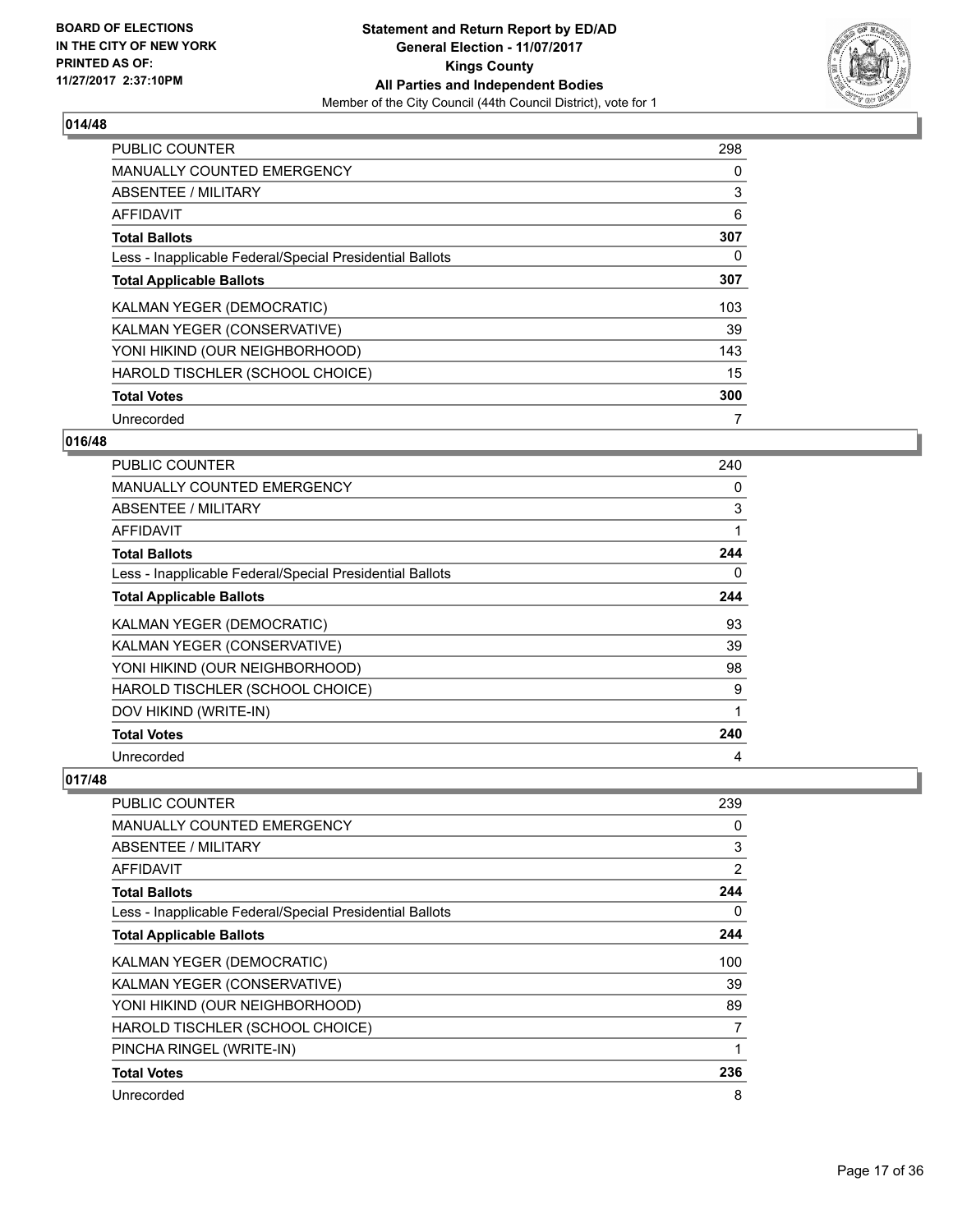

| <b>PUBLIC COUNTER</b>                                    | 476            |
|----------------------------------------------------------|----------------|
| <b>MANUALLY COUNTED EMERGENCY</b>                        | 0              |
| ABSENTEE / MILITARY                                      | $\overline{2}$ |
| AFFIDAVIT                                                | 11             |
| <b>Total Ballots</b>                                     | 489            |
| Less - Inapplicable Federal/Special Presidential Ballots | 0              |
| <b>Total Applicable Ballots</b>                          | 489            |
| KALMAN YEGER (DEMOCRATIC)                                | 233            |
| KALMAN YEGER (CONSERVATIVE)                              | 34             |
| YONI HIKIND (OUR NEIGHBORHOOD)                           | 207            |
| HAROLD TISCHLER (SCHOOL CHOICE)                          | 12             |
| CHAIM FLEISCHER (WRITE-IN)                               | 1              |
| MEE MISUKAL (WRITE-IN)                                   | 1              |
| <b>Total Votes</b>                                       | 488            |
| Unrecorded                                               |                |

#### **019/48**

| <b>PUBLIC COUNTER</b>                                    | 373            |
|----------------------------------------------------------|----------------|
| MANUALLY COUNTED EMERGENCY                               | 0              |
| ABSENTEE / MILITARY                                      | $\overline{2}$ |
| AFFIDAVIT                                                | 9              |
| <b>Total Ballots</b>                                     | 384            |
| Less - Inapplicable Federal/Special Presidential Ballots | 0              |
| <b>Total Applicable Ballots</b>                          | 384            |
| KALMAN YEGER (DEMOCRATIC)                                | 190            |
| KALMAN YEGER (CONSERVATIVE)                              | 41             |
| YONI HIKIND (OUR NEIGHBORHOOD)                           | 140            |
| HAROLD TISCHLER (SCHOOL CHOICE)                          | 11             |
| <b>Total Votes</b>                                       | 382            |
| Unrecorded                                               | $\overline{2}$ |

| PUBLIC COUNTER                                           | 228 |
|----------------------------------------------------------|-----|
| <b>MANUALLY COUNTED EMERGENCY</b>                        | 0   |
| <b>ABSENTEE / MILITARY</b>                               |     |
| AFFIDAVIT                                                | 3   |
| <b>Total Ballots</b>                                     | 232 |
| Less - Inapplicable Federal/Special Presidential Ballots | 0   |
| <b>Total Applicable Ballots</b>                          | 232 |
| KALMAN YEGER (DEMOCRATIC)                                | 105 |
| KALMAN YEGER (CONSERVATIVE)                              | 30  |
| YONI HIKIND (OUR NEIGHBORHOOD)                           | 83  |
| HAROLD TISCHLER (SCHOOL CHOICE)                          | 10  |
| UNATTRIBUTABLE WRITE-IN (WRITE-IN)                       |     |
| <b>Total Votes</b>                                       | 229 |
| Unrecorded                                               | 3   |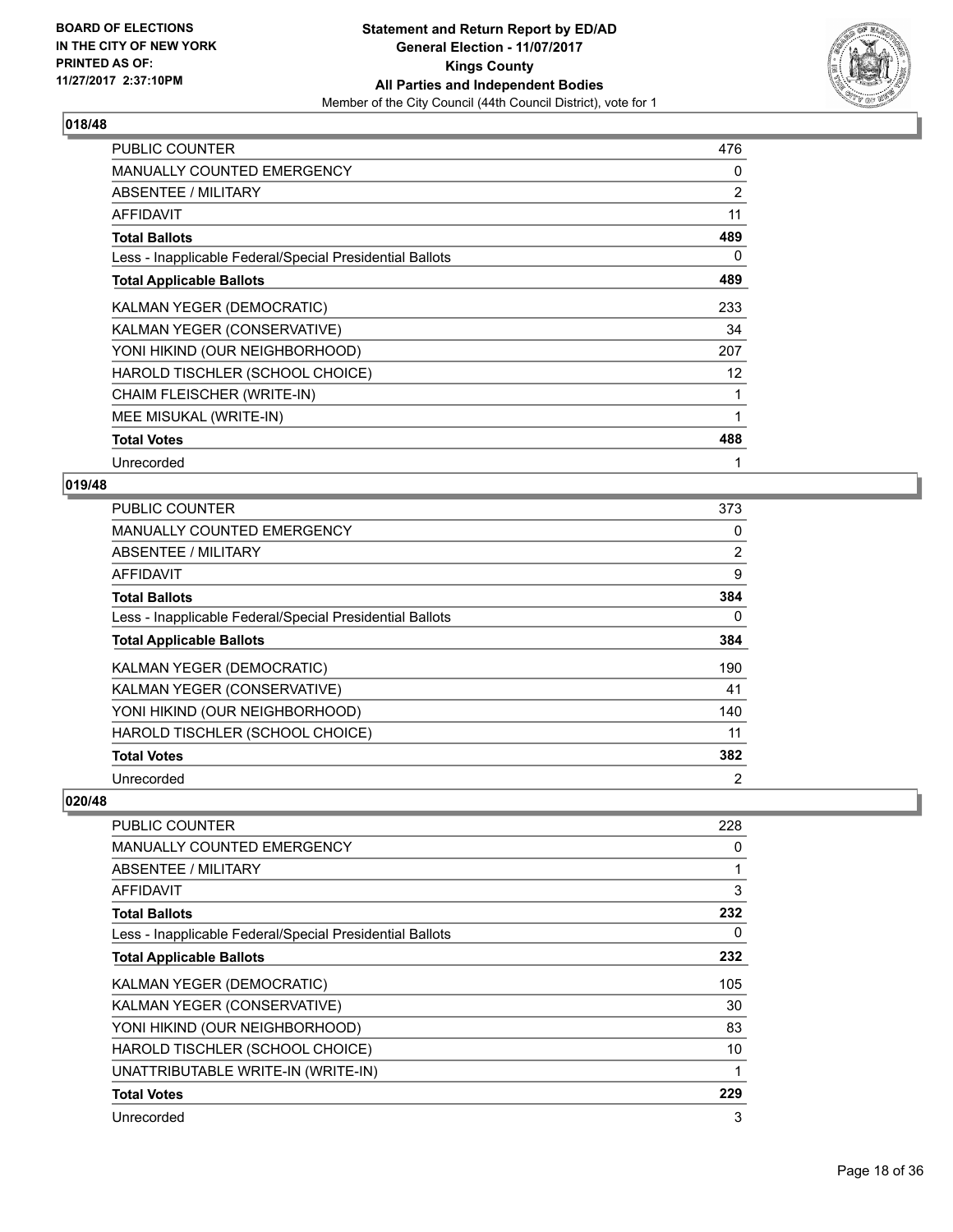

| <b>PUBLIC COUNTER</b>                                    | 361 |
|----------------------------------------------------------|-----|
| <b>MANUALLY COUNTED EMERGENCY</b>                        | 0   |
| ABSENTEE / MILITARY                                      | 0   |
| <b>AFFIDAVIT</b>                                         | 8   |
| <b>Total Ballots</b>                                     | 369 |
| Less - Inapplicable Federal/Special Presidential Ballots | 0   |
| <b>Total Applicable Ballots</b>                          | 369 |
| KALMAN YEGER (DEMOCRATIC)                                | 186 |
| KALMAN YEGER (CONSERVATIVE)                              | 44  |
| YONI HIKIND (OUR NEIGHBORHOOD)                           | 118 |
| HAROLD TISCHLER (SCHOOL CHOICE)                          | 8   |
| <b>Total Votes</b>                                       | 356 |
| Unrecorded                                               | 13  |

# **022/48**

| <b>PUBLIC COUNTER</b>                                    | 311 |
|----------------------------------------------------------|-----|
| MANUALLY COUNTED EMERGENCY                               | 0   |
| ABSENTEE / MILITARY                                      |     |
| AFFIDAVIT                                                | 6   |
| <b>Total Ballots</b>                                     | 318 |
| Less - Inapplicable Federal/Special Presidential Ballots | 0   |
| <b>Total Applicable Ballots</b>                          | 318 |
| KALMAN YEGER (DEMOCRATIC)                                | 127 |
| KALMAN YEGER (CONSERVATIVE)                              | 42  |
| YONI HIKIND (OUR NEIGHBORHOOD)                           | 132 |
| HAROLD TISCHLER (SCHOOL CHOICE)                          | 8   |
| UNATTRIBUTABLE WRITE-IN (WRITE-IN)                       | 1   |
| <b>Total Votes</b>                                       | 310 |
| Unrecorded                                               | 8   |

| <b>PUBLIC COUNTER</b>                                    | 324 |
|----------------------------------------------------------|-----|
| <b>MANUALLY COUNTED EMERGENCY</b>                        | 0   |
| ABSENTEE / MILITARY                                      |     |
| AFFIDAVIT                                                | 3   |
| <b>Total Ballots</b>                                     | 328 |
| Less - Inapplicable Federal/Special Presidential Ballots | 0   |
| <b>Total Applicable Ballots</b>                          | 328 |
| KALMAN YEGER (DEMOCRATIC)                                | 139 |
| KALMAN YEGER (CONSERVATIVE)                              | 55  |
| YONI HIKIND (OUR NEIGHBORHOOD)                           | 107 |
| HAROLD TISCHLER (SCHOOL CHOICE)                          | 15  |
| JAKUB ZYBALA (WRITE-IN)                                  |     |
| <b>Total Votes</b>                                       | 317 |
| Unrecorded                                               | 11  |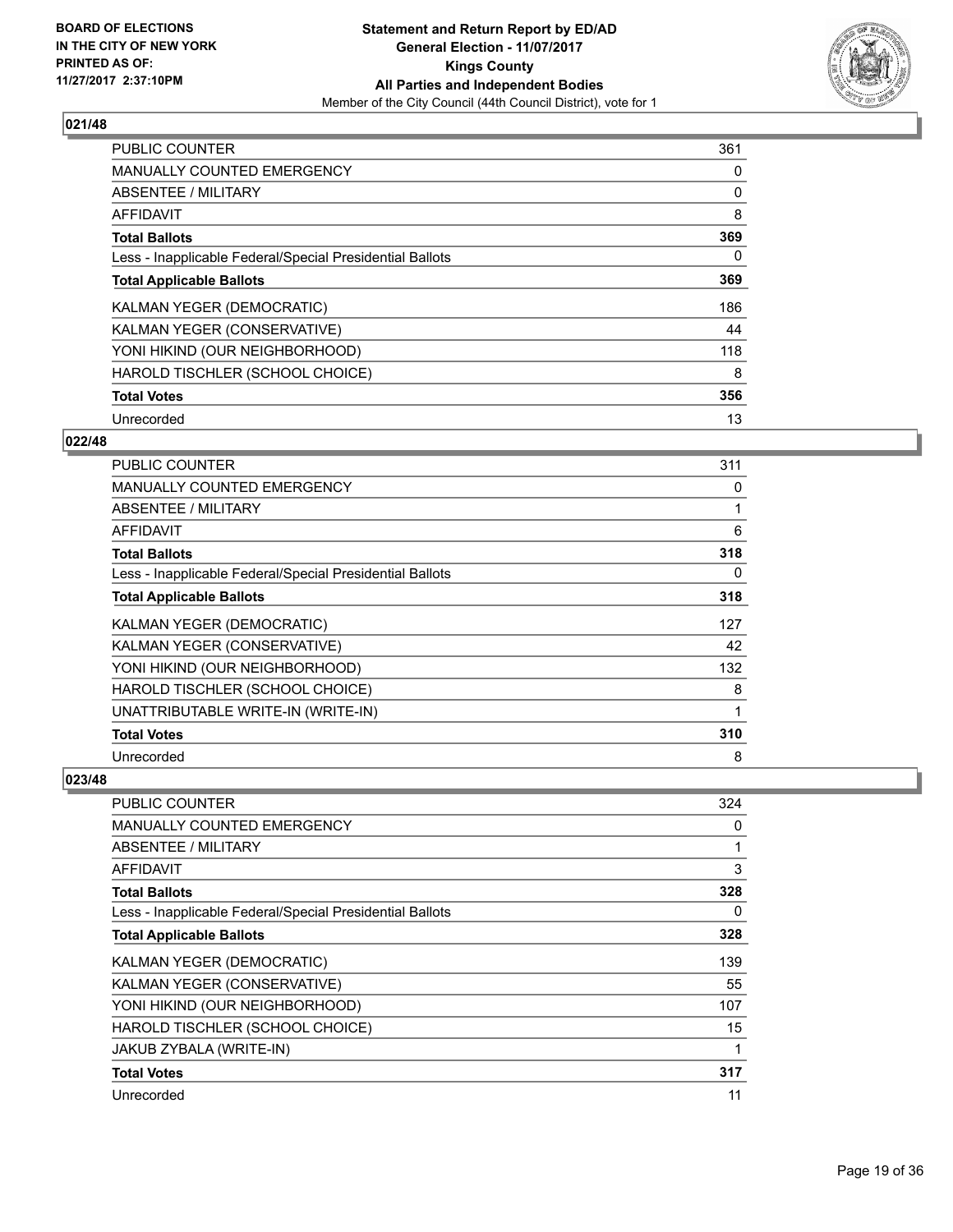

| <b>PUBLIC COUNTER</b>                                    | 325 |
|----------------------------------------------------------|-----|
| <b>MANUALLY COUNTED EMERGENCY</b>                        | 0   |
| <b>ABSENTEE / MILITARY</b>                               | 0   |
| AFFIDAVIT                                                | 3   |
| <b>Total Ballots</b>                                     | 328 |
| Less - Inapplicable Federal/Special Presidential Ballots | 0   |
| <b>Total Applicable Ballots</b>                          | 328 |
| KALMAN YEGER (DEMOCRATIC)                                | 173 |
| KALMAN YEGER (CONSERVATIVE)                              | 47  |
| YONI HIKIND (OUR NEIGHBORHOOD)                           | 93  |
| HAROLD TISCHLER (SCHOOL CHOICE)                          | 7   |
| UNATTRIBUTABLE WRITE-IN (WRITE-IN)                       |     |
| <b>Total Votes</b>                                       | 321 |
| Unrecorded                                               | 7   |

# **025/48**

| <b>PUBLIC COUNTER</b>                                    | 337 |
|----------------------------------------------------------|-----|
| <b>MANUALLY COUNTED EMERGENCY</b>                        | 0   |
| ABSENTEE / MILITARY                                      |     |
| AFFIDAVIT                                                | 4   |
| <b>Total Ballots</b>                                     | 342 |
| Less - Inapplicable Federal/Special Presidential Ballots | 0   |
| <b>Total Applicable Ballots</b>                          | 342 |
| KALMAN YEGER (DEMOCRATIC)                                | 160 |
| KALMAN YEGER (CONSERVATIVE)                              | 40  |
| YONI HIKIND (OUR NEIGHBORHOOD)                           | 110 |
| HAROLD TISCHLER (SCHOOL CHOICE)                          | 26  |
| NAFTULI MOSTER (WRITE-IN)                                |     |
| <b>Total Votes</b>                                       | 337 |
| Unrecorded                                               | 5   |

| <b>PUBLIC COUNTER</b>                                    | 367 |
|----------------------------------------------------------|-----|
| <b>MANUALLY COUNTED EMERGENCY</b>                        | 0   |
| ABSENTEE / MILITARY                                      |     |
| AFFIDAVIT                                                | 7   |
| <b>Total Ballots</b>                                     | 375 |
| Less - Inapplicable Federal/Special Presidential Ballots | 0   |
| <b>Total Applicable Ballots</b>                          | 375 |
| KALMAN YEGER (DEMOCRATIC)                                | 167 |
| KALMAN YEGER (CONSERVATIVE)                              | 46  |
| YONI HIKIND (OUR NEIGHBORHOOD)                           | 130 |
| HAROLD TISCHLER (SCHOOL CHOICE)                          | 16  |
| <b>Total Votes</b>                                       | 359 |
| Unrecorded                                               | 16  |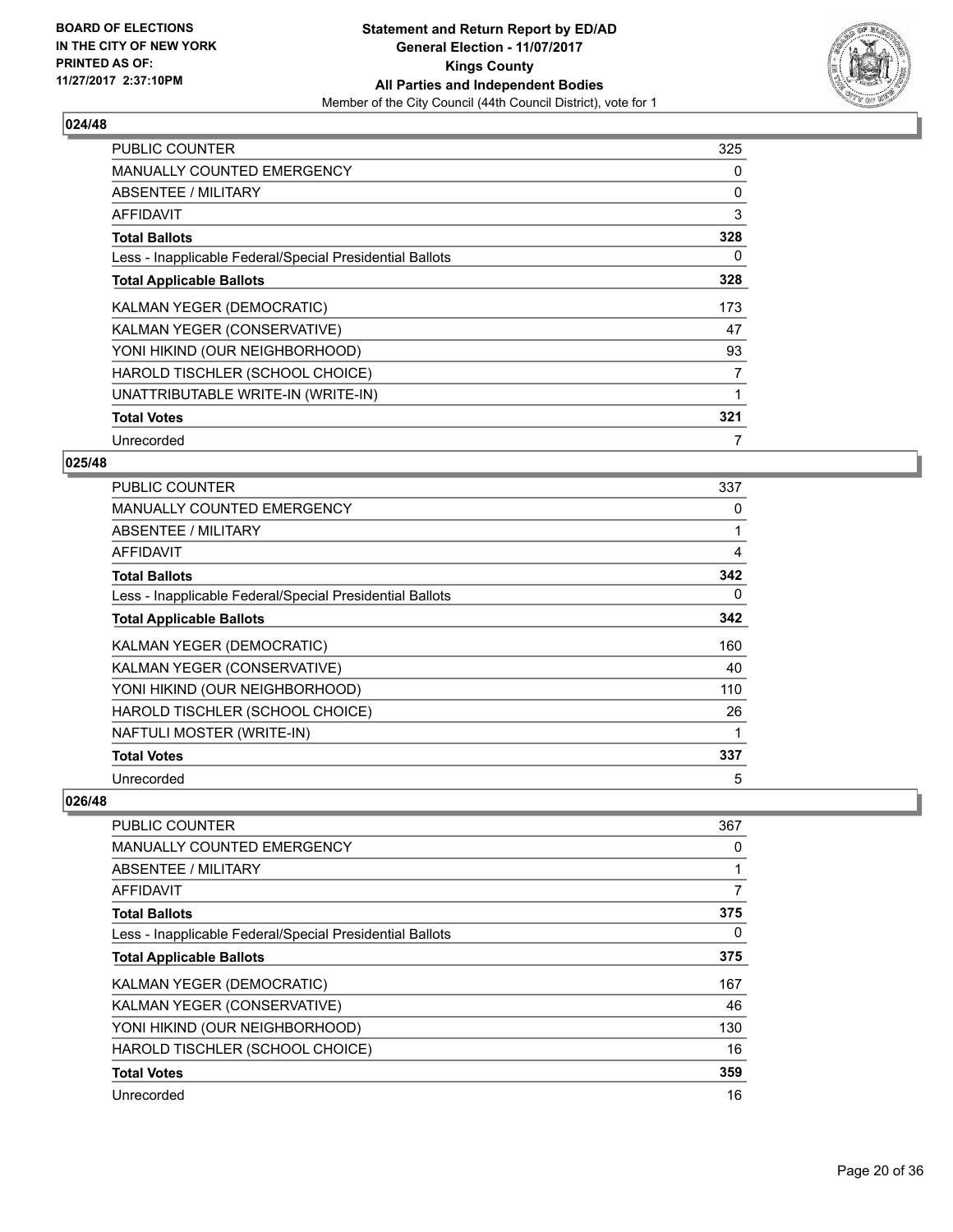

| <b>PUBLIC COUNTER</b>                                    | 375 |
|----------------------------------------------------------|-----|
| <b>MANUALLY COUNTED EMERGENCY</b>                        | 0   |
| ABSENTEE / MILITARY                                      | 3   |
| AFFIDAVIT                                                | 2   |
| <b>Total Ballots</b>                                     | 380 |
| Less - Inapplicable Federal/Special Presidential Ballots | 0   |
| <b>Total Applicable Ballots</b>                          | 380 |
| KALMAN YEGER (DEMOCRATIC)                                | 192 |
| KALMAN YEGER (CONSERVATIVE)                              | 49  |
| YONI HIKIND (OUR NEIGHBORHOOD)                           | 120 |
| HAROLD TISCHLER (SCHOOL CHOICE)                          | 13  |
| KLEIN MOSHE (WRITE-IN)                                   |     |
| MOSHE WEISS (WRITE-IN)                                   | 1   |
| <b>Total Votes</b>                                       | 376 |
| Unrecorded                                               | 4   |

### **028/48**

| <b>PUBLIC COUNTER</b>                                    | 291 |
|----------------------------------------------------------|-----|
| <b>MANUALLY COUNTED EMERGENCY</b>                        | 0   |
| ABSENTEE / MILITARY                                      |     |
| AFFIDAVIT                                                | 7   |
| <b>Total Ballots</b>                                     | 299 |
| Less - Inapplicable Federal/Special Presidential Ballots | 0   |
| <b>Total Applicable Ballots</b>                          | 299 |
| KALMAN YEGER (DEMOCRATIC)                                | 112 |
| KALMAN YEGER (CONSERVATIVE)                              | 66  |
| YONI HIKIND (OUR NEIGHBORHOOD)                           | 86  |
| HAROLD TISCHLER (SCHOOL CHOICE)                          | 14  |
| ABRAHAM STEIN (WRITE-IN)                                 |     |
| <b>Total Votes</b>                                       | 279 |
| Unrecorded                                               | 20  |

| <b>PUBLIC COUNTER</b>                                    | 313 |
|----------------------------------------------------------|-----|
| <b>MANUALLY COUNTED EMERGENCY</b>                        | 0   |
| ABSENTEE / MILITARY                                      | 5   |
| AFFIDAVIT                                                | 6   |
| <b>Total Ballots</b>                                     | 324 |
| Less - Inapplicable Federal/Special Presidential Ballots | 0   |
| <b>Total Applicable Ballots</b>                          | 324 |
| KALMAN YEGER (DEMOCRATIC)                                | 129 |
| KALMAN YEGER (CONSERVATIVE)                              | 52  |
| YONI HIKIND (OUR NEIGHBORHOOD)                           | 115 |
| HAROLD TISCHLER (SCHOOL CHOICE)                          | 14  |
| <b>Total Votes</b>                                       | 310 |
| Unrecorded                                               | 14  |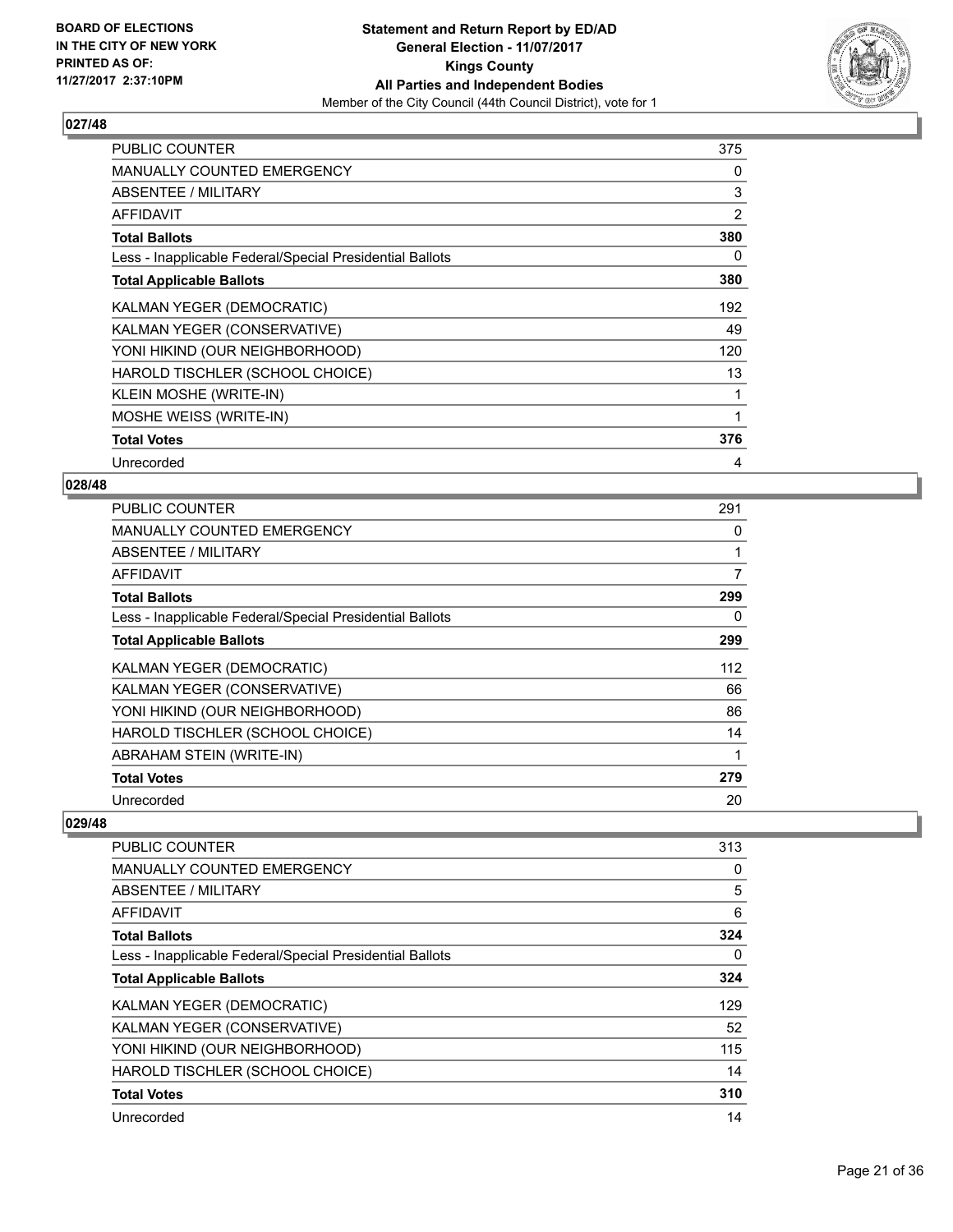

| <b>PUBLIC COUNTER</b>                                    | 346            |
|----------------------------------------------------------|----------------|
| <b>MANUALLY COUNTED EMERGENCY</b>                        | 0              |
| ABSENTEE / MILITARY                                      | $\overline{2}$ |
| <b>AFFIDAVIT</b>                                         | 7              |
| <b>Total Ballots</b>                                     | 355            |
| Less - Inapplicable Federal/Special Presidential Ballots | 0              |
| <b>Total Applicable Ballots</b>                          | 355            |
| KALMAN YEGER (DEMOCRATIC)                                | 174            |
| KALMAN YEGER (CONSERVATIVE)                              | 47             |
| YONI HIKIND (OUR NEIGHBORHOOD)                           | 114            |
| HAROLD TISCHLER (SCHOOL CHOICE)                          | 10             |
| <b>Total Votes</b>                                       | 345            |
| Unrecorded                                               | 10             |

# **031/48**

| PUBLIC COUNTER                                           | 163 |
|----------------------------------------------------------|-----|
| <b>MANUALLY COUNTED EMERGENCY</b>                        | 0   |
| ABSENTEE / MILITARY                                      | 0   |
| AFFIDAVIT                                                | 2   |
| <b>Total Ballots</b>                                     | 165 |
| Less - Inapplicable Federal/Special Presidential Ballots | 0   |
| <b>Total Applicable Ballots</b>                          | 165 |
| KALMAN YEGER (DEMOCRATIC)                                | 87  |
| KALMAN YEGER (CONSERVATIVE)                              | 17  |
| YONI HIKIND (OUR NEIGHBORHOOD)                           | 54  |
| HAROLD TISCHLER (SCHOOL CHOICE)                          | 4   |
| <b>Total Votes</b>                                       | 162 |
| Unrecorded                                               | 3   |

| PUBLIC COUNTER                                           | 302 |
|----------------------------------------------------------|-----|
| MANUALLY COUNTED EMERGENCY                               | 0   |
| ABSENTEE / MILITARY                                      | 0   |
| AFFIDAVIT                                                | 3   |
| <b>Total Ballots</b>                                     | 305 |
| Less - Inapplicable Federal/Special Presidential Ballots | 0   |
| <b>Total Applicable Ballots</b>                          | 305 |
| KALMAN YEGER (DEMOCRATIC)                                | 136 |
| KALMAN YEGER (CONSERVATIVE)                              | 54  |
| YONI HIKIND (OUR NEIGHBORHOOD)                           | 85  |
| HAROLD TISCHLER (SCHOOL CHOICE)                          | 11  |
| DANIEL ELEFF (WRITE-IN)                                  | 1   |
| <b>Total Votes</b>                                       | 287 |
| Unrecorded                                               | 18  |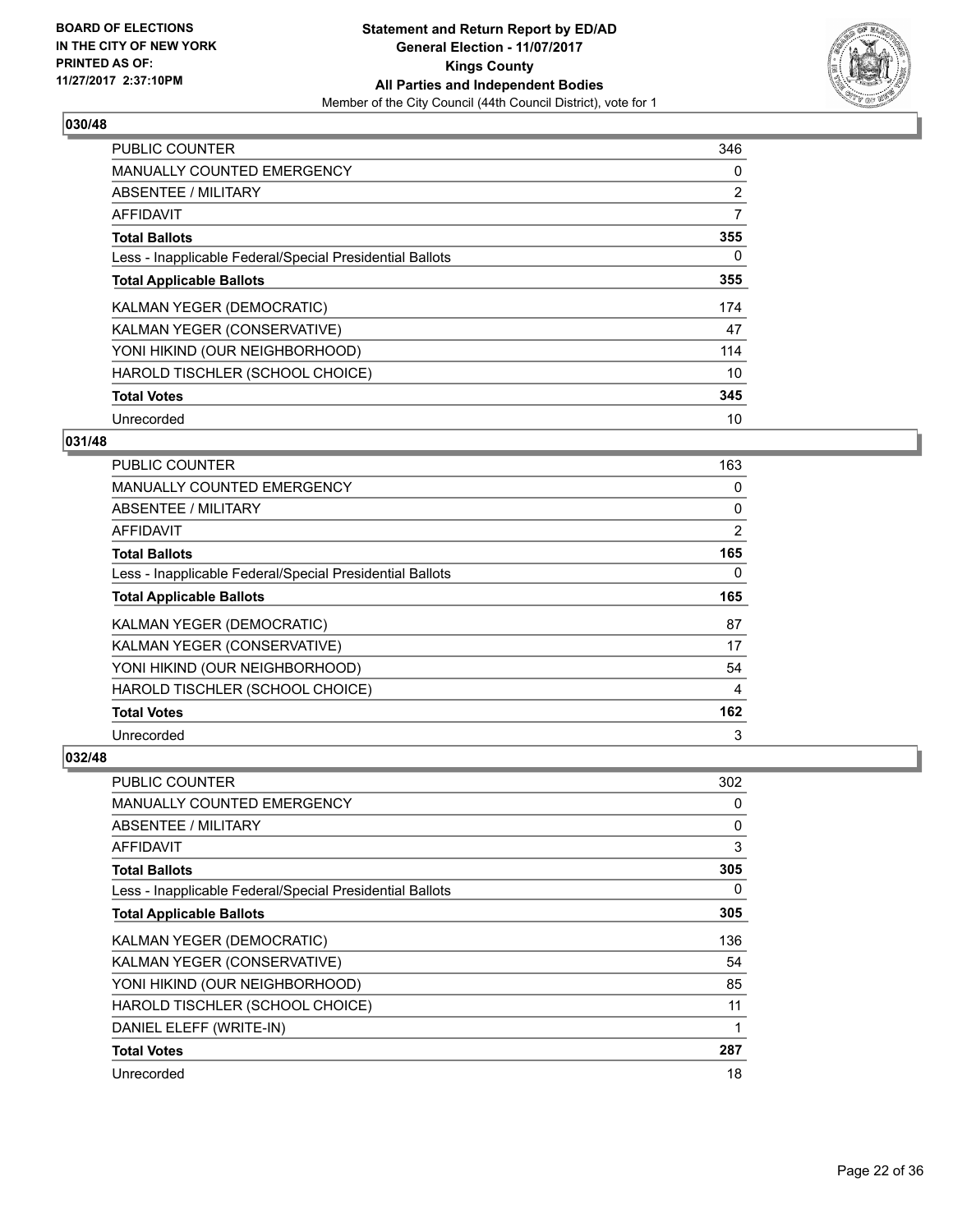

| <b>PUBLIC COUNTER</b>                                    | 148 |
|----------------------------------------------------------|-----|
| <b>MANUALLY COUNTED EMERGENCY</b>                        | 0   |
| ABSENTEE / MILITARY                                      |     |
| <b>AFFIDAVIT</b>                                         | 0   |
| <b>Total Ballots</b>                                     | 149 |
| Less - Inapplicable Federal/Special Presidential Ballots | 0   |
| <b>Total Applicable Ballots</b>                          | 149 |
| KALMAN YEGER (DEMOCRATIC)                                | 53  |
| KALMAN YEGER (CONSERVATIVE)                              | 18  |
| YONI HIKIND (OUR NEIGHBORHOOD)                           | 50  |
| HAROLD TISCHLER (SCHOOL CHOICE)                          | 9   |
| <b>Total Votes</b>                                       | 130 |
| Unrecorded                                               | 19  |

# **034/48**

| <b>PUBLIC COUNTER</b>                                    | 130 |
|----------------------------------------------------------|-----|
| MANUALLY COUNTED EMERGENCY                               | 0   |
| ABSENTEE / MILITARY                                      | 0   |
| AFFIDAVIT                                                | 0   |
| <b>Total Ballots</b>                                     | 130 |
| Less - Inapplicable Federal/Special Presidential Ballots | 0   |
| <b>Total Applicable Ballots</b>                          | 130 |
| KALMAN YEGER (DEMOCRATIC)                                | 55  |
| KALMAN YEGER (CONSERVATIVE)                              | 25  |
| YONI HIKIND (OUR NEIGHBORHOOD)                           | 17  |
| HAROLD TISCHLER (SCHOOL CHOICE)                          | 6   |
| UNATTRIBUTABLE WRITE-IN (WRITE-IN)                       | 1   |
| <b>Total Votes</b>                                       | 104 |
| Unrecorded                                               | 26  |

| <b>PUBLIC COUNTER</b>                                    | 155 |
|----------------------------------------------------------|-----|
| <b>MANUALLY COUNTED EMERGENCY</b>                        | 0   |
| <b>ABSENTEE / MILITARY</b>                               | 3   |
| AFFIDAVIT                                                | 2   |
| <b>Total Ballots</b>                                     | 160 |
| Less - Inapplicable Federal/Special Presidential Ballots | 0   |
| <b>Total Applicable Ballots</b>                          | 160 |
| KALMAN YEGER (DEMOCRATIC)                                | 79  |
| KALMAN YEGER (CONSERVATIVE)                              | 29  |
| YONI HIKIND (OUR NEIGHBORHOOD)                           | 16  |
| HAROLD TISCHLER (SCHOOL CHOICE)                          | 5   |
| <b>BO DIETL (WRITE-IN)</b>                               |     |
| NICOLE MALLIOTAKIS (WRITE-IN)                            | 1   |
| <b>Total Votes</b>                                       | 131 |
| Unrecorded                                               | 29  |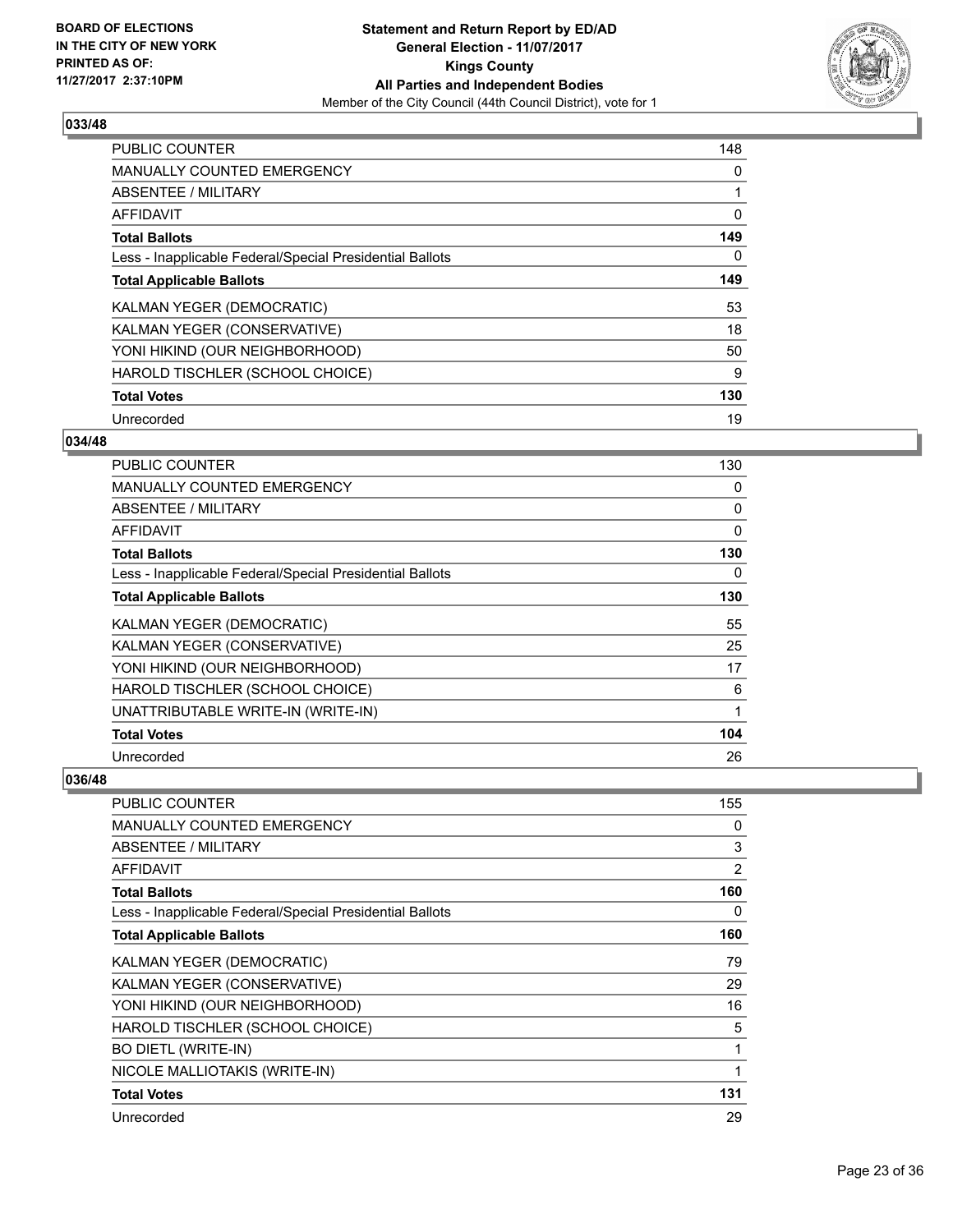

| <b>PUBLIC COUNTER</b>                                    | 123.           |
|----------------------------------------------------------|----------------|
| MANUALLY COUNTED EMERGENCY                               | 0              |
| ABSENTEE / MILITARY                                      | $\overline{2}$ |
| AFFIDAVIT                                                | 1              |
| <b>Total Ballots</b>                                     | 126            |
| Less - Inapplicable Federal/Special Presidential Ballots | 0              |
| <b>Total Applicable Ballots</b>                          | 126            |
| <b>KALMAN YEGER (DEMOCRATIC)</b>                         | 58             |
| KALMAN YEGER (CONSERVATIVE)                              | 28             |
| YONI HIKIND (OUR NEIGHBORHOOD)                           | 15             |
| HAROLD TISCHLER (SCHOOL CHOICE)                          | 6              |
| MATTHEW ROSENBLUMM (WRITE-IN)                            | 1              |
| VINCENZA IBARI (WRITE-IN)                                | 1              |
| <b>Total Votes</b>                                       | 109            |
| Unrecorded                                               | 17             |

### **039/48**

| <b>PUBLIC COUNTER</b>                                    | 149 |
|----------------------------------------------------------|-----|
| MANUALLY COUNTED EMERGENCY                               | 0   |
| ABSENTEE / MILITARY                                      | 1   |
| AFFIDAVIT                                                | 3   |
| <b>Total Ballots</b>                                     | 153 |
| Less - Inapplicable Federal/Special Presidential Ballots | 0   |
| <b>Total Applicable Ballots</b>                          | 153 |
| KALMAN YEGER (DEMOCRATIC)                                | 47  |
| KALMAN YEGER (CONSERVATIVE)                              | 19  |
| YONI HIKIND (OUR NEIGHBORHOOD)                           | 73  |
| HAROLD TISCHLER (SCHOOL CHOICE)                          | 5   |
| <b>Total Votes</b>                                       | 144 |
| Unrecorded                                               | 9   |

| <b>PUBLIC COUNTER</b>                                    | 240 |
|----------------------------------------------------------|-----|
| <b>MANUALLY COUNTED EMERGENCY</b>                        | 0   |
| ABSENTEE / MILITARY                                      | 3   |
| AFFIDAVIT                                                | 5   |
| <b>Total Ballots</b>                                     | 248 |
| Less - Inapplicable Federal/Special Presidential Ballots | 0   |
| <b>Total Applicable Ballots</b>                          | 248 |
| KALMAN YEGER (DEMOCRATIC)                                | 111 |
| KALMAN YEGER (CONSERVATIVE)                              | 60  |
| YONI HIKIND (OUR NEIGHBORHOOD)                           | 50  |
| HAROLD TISCHLER (SCHOOL CHOICE)                          | 10  |
| <b>Total Votes</b>                                       | 231 |
| Unrecorded                                               | 17  |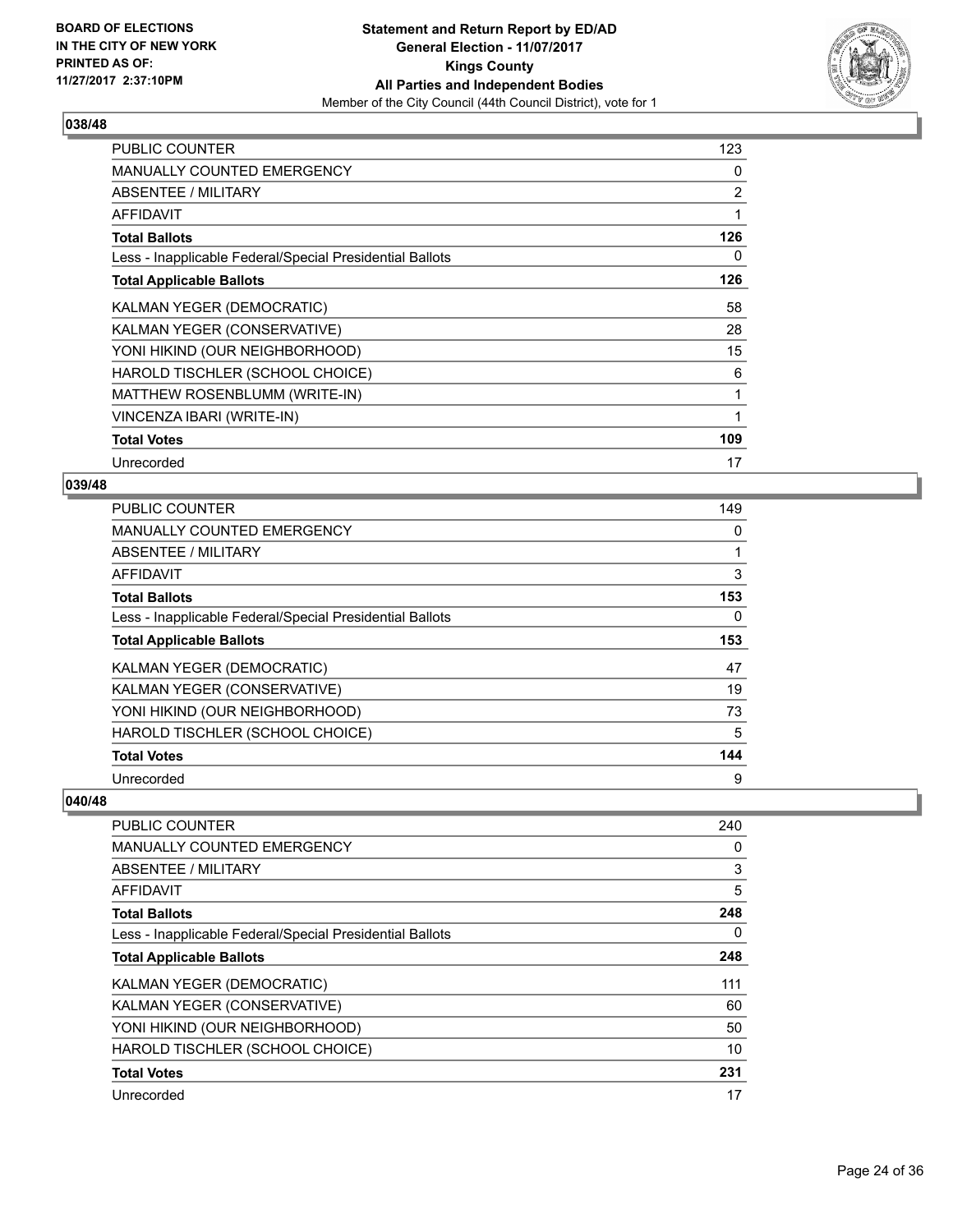

| <b>PUBLIC COUNTER</b>                                    | 90             |
|----------------------------------------------------------|----------------|
| <b>MANUALLY COUNTED EMERGENCY</b>                        | 0              |
| ABSENTEE / MILITARY                                      | $\overline{2}$ |
| <b>AFFIDAVIT</b>                                         |                |
| <b>Total Ballots</b>                                     | 93             |
| Less - Inapplicable Federal/Special Presidential Ballots | 0              |
| <b>Total Applicable Ballots</b>                          | 93             |
| KALMAN YEGER (DEMOCRATIC)                                | 41             |
| KALMAN YEGER (CONSERVATIVE)                              | 27             |
| YONI HIKIND (OUR NEIGHBORHOOD)                           | 9              |
| HAROLD TISCHLER (SCHOOL CHOICE)                          | 6              |
| <b>Total Votes</b>                                       | 83             |
| Unrecorded                                               | 10             |

# **042/48**

| <b>PUBLIC COUNTER</b>                                    | 173 |
|----------------------------------------------------------|-----|
| MANUALLY COUNTED EMERGENCY                               | 0   |
| ABSENTEE / MILITARY                                      | 7   |
| AFFIDAVIT                                                | 0   |
| <b>Total Ballots</b>                                     | 180 |
| Less - Inapplicable Federal/Special Presidential Ballots | 0   |
| <b>Total Applicable Ballots</b>                          | 180 |
| KALMAN YEGER (DEMOCRATIC)                                | 68  |
| KALMAN YEGER (CONSERVATIVE)                              | 36  |
| YONI HIKIND (OUR NEIGHBORHOOD)                           | 57  |
| HAROLD TISCHLER (SCHOOL CHOICE)                          | 8   |
| <b>BARACK OBAMA (WRITE-IN)</b>                           | 1   |
| <b>Total Votes</b>                                       | 170 |
| Unrecorded                                               | 10  |

| <b>PUBLIC COUNTER</b>                                    | 213 |
|----------------------------------------------------------|-----|
| MANUALLY COUNTED EMERGENCY                               | 0   |
| ABSENTEE / MILITARY                                      |     |
| AFFIDAVIT                                                | 3   |
| <b>Total Ballots</b>                                     | 217 |
| Less - Inapplicable Federal/Special Presidential Ballots | 0   |
| <b>Total Applicable Ballots</b>                          | 217 |
| KALMAN YEGER (DEMOCRATIC)                                | 89  |
| KALMAN YEGER (CONSERVATIVE)                              | 47  |
| YONI HIKIND (OUR NEIGHBORHOOD)                           | 16  |
| HAROLD TISCHLER (SCHOOL CHOICE)                          | 14  |
| CHRISTOPHER ROBERTO (WRITE-IN)                           | 1   |
| <b>Total Votes</b>                                       | 167 |
| Unrecorded                                               | 50  |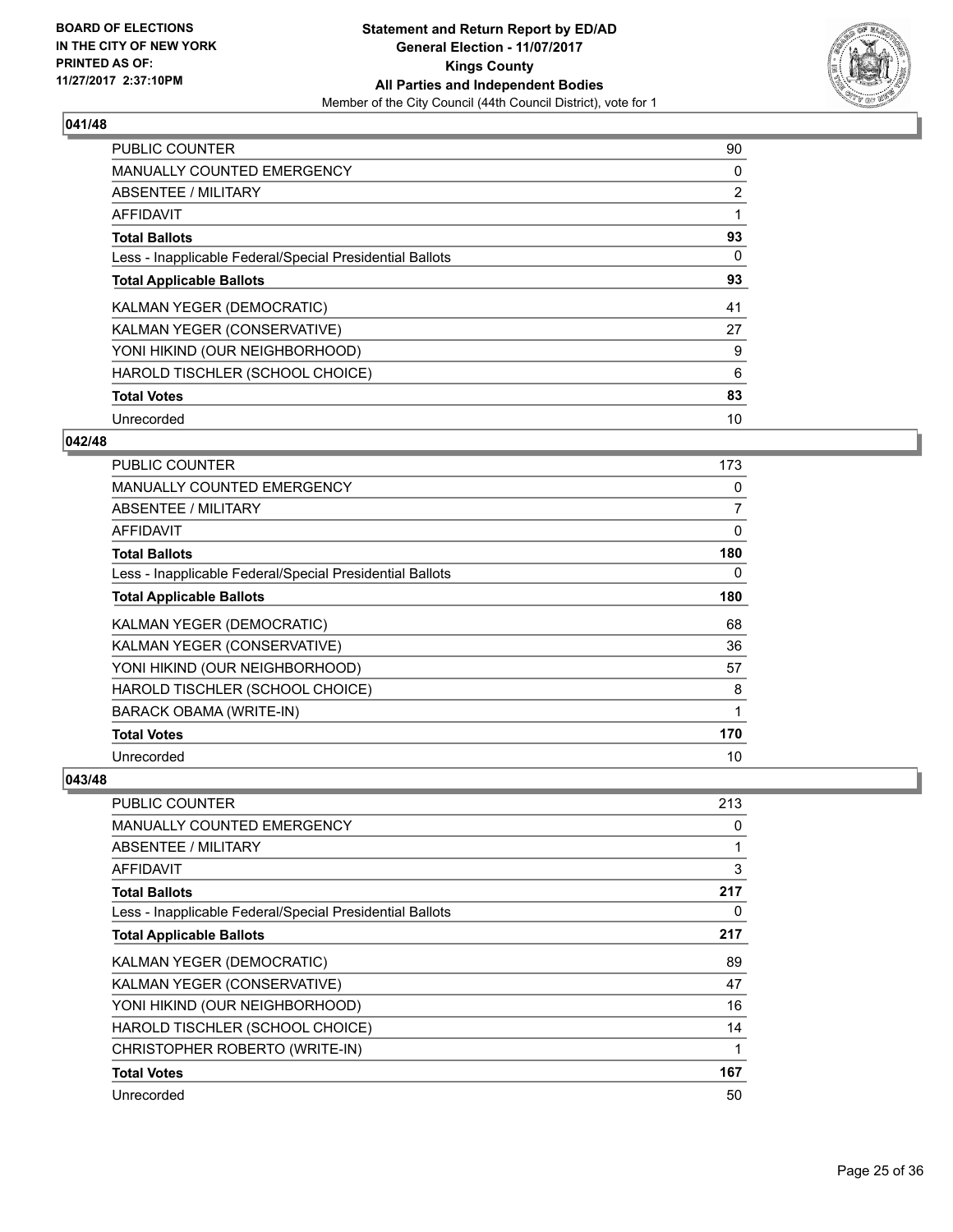

| <b>PUBLIC COUNTER</b>                                    | 148 |
|----------------------------------------------------------|-----|
| <b>MANUALLY COUNTED EMERGENCY</b>                        | 0   |
| ABSENTEE / MILITARY                                      | 5   |
| <b>AFFIDAVIT</b>                                         | 1   |
| <b>Total Ballots</b>                                     | 154 |
| Less - Inapplicable Federal/Special Presidential Ballots | 0   |
| <b>Total Applicable Ballots</b>                          | 154 |
| KALMAN YEGER (DEMOCRATIC)                                | 94  |
| KALMAN YEGER (CONSERVATIVE)                              | 26  |
| YONI HIKIND (OUR NEIGHBORHOOD)                           | 8   |
| HAROLD TISCHLER (SCHOOL CHOICE)                          | 1   |
| RACHELLE BORJA (WRITE-IN)                                |     |
| UNATTRIBUTABLE WRITE-IN (WRITE-IN)                       | 1   |
| <b>Total Votes</b>                                       | 131 |
| Unrecorded                                               | 23  |

#### **045/48**

| <b>PUBLIC COUNTER</b>                                    | 88 |
|----------------------------------------------------------|----|
| <b>MANUALLY COUNTED EMERGENCY</b>                        | 0  |
| <b>ABSENTEE / MILITARY</b>                               |    |
| <b>AFFIDAVIT</b>                                         |    |
| <b>Total Ballots</b>                                     | 90 |
| Less - Inapplicable Federal/Special Presidential Ballots | 0  |
| <b>Total Applicable Ballots</b>                          | 90 |
| KALMAN YEGER (DEMOCRATIC)                                | 33 |
| KALMAN YEGER (CONSERVATIVE)                              | 21 |
| YONI HIKIND (OUR NEIGHBORHOOD)                           | 9  |
| HAROLD TISCHLER (SCHOOL CHOICE)                          | 6  |
| <b>Total Votes</b>                                       | 69 |
| Unrecorded                                               | 21 |

| PUBLIC COUNTER                                           | 193 |
|----------------------------------------------------------|-----|
| <b>MANUALLY COUNTED EMERGENCY</b>                        | 0   |
| ABSENTEE / MILITARY                                      | 0   |
| AFFIDAVIT                                                | 1   |
| <b>Total Ballots</b>                                     | 194 |
| Less - Inapplicable Federal/Special Presidential Ballots | 0   |
| <b>Total Applicable Ballots</b>                          | 194 |
| KALMAN YEGER (DEMOCRATIC)                                | 73  |
| KALMAN YEGER (CONSERVATIVE)                              | 27  |
| YONI HIKIND (OUR NEIGHBORHOOD)                           | 67  |
| HAROLD TISCHLER (SCHOOL CHOICE)                          | 4   |
| ROBERT S EVANS (WRITE-IN)                                | 1   |
| UNATTRIBUTABLE WRITE-IN (WRITE-IN)                       | 1   |
| <b>Total Votes</b>                                       | 173 |
| Unrecorded                                               | 21  |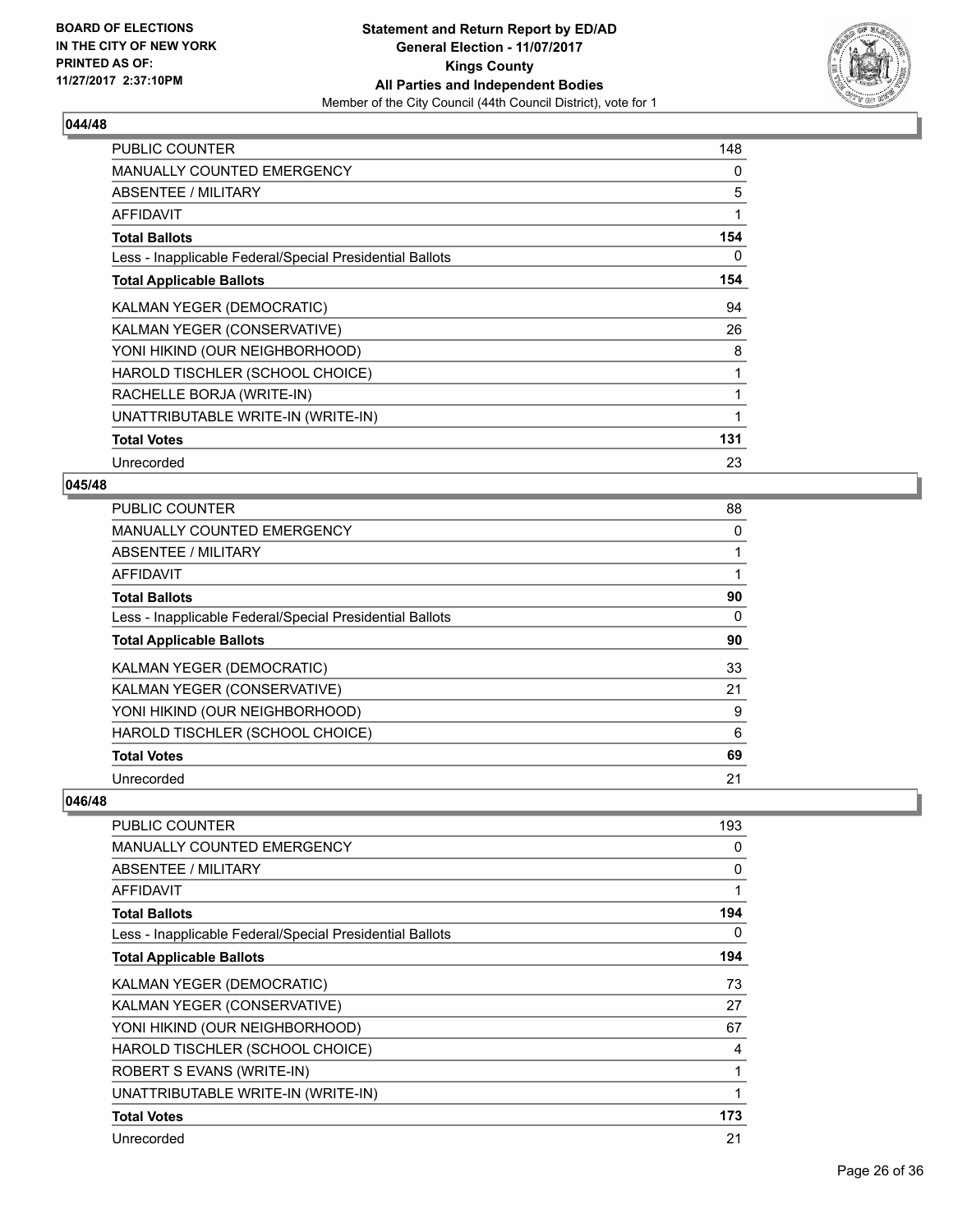

| PUBLIC COUNTER                                           | 217            |
|----------------------------------------------------------|----------------|
| <b>MANUALLY COUNTED EMERGENCY</b>                        | 0              |
| ABSENTEE / MILITARY                                      |                |
| <b>AFFIDAVIT</b>                                         | $\overline{2}$ |
| <b>Total Ballots</b>                                     | 220            |
| Less - Inapplicable Federal/Special Presidential Ballots | 0              |
| <b>Total Applicable Ballots</b>                          | 220            |
| KALMAN YEGER (DEMOCRATIC)                                | 93             |
| KALMAN YEGER (CONSERVATIVE)                              | 36             |
| YONI HIKIND (OUR NEIGHBORHOOD)                           | 58             |
| HAROLD TISCHLER (SCHOOL CHOICE)                          | 11             |
| <b>Total Votes</b>                                       | 198            |
| Unrecorded                                               | 22             |

#### **048/48**

| <b>PUBLIC COUNTER</b>                                    | 193      |
|----------------------------------------------------------|----------|
| <b>MANUALLY COUNTED EMERGENCY</b>                        | 0        |
| ABSENTEE / MILITARY                                      | 3        |
| <b>AFFIDAVIT</b>                                         | 0        |
| <b>Total Ballots</b>                                     | 196      |
| Less - Inapplicable Federal/Special Presidential Ballots | $\Omega$ |
| <b>Total Applicable Ballots</b>                          | 196      |
| KALMAN YEGER (DEMOCRATIC)                                | 85       |
| KALMAN YEGER (CONSERVATIVE)                              | 50       |
| YONI HIKIND (OUR NEIGHBORHOOD)                           | 48       |
| HAROLD TISCHLER (SCHOOL CHOICE)                          | 7        |
| <b>Total Votes</b>                                       | 190      |
| Unrecorded                                               | 6        |

| PUBLIC COUNTER                                           | 139            |
|----------------------------------------------------------|----------------|
| <b>MANUALLY COUNTED EMERGENCY</b>                        | 0              |
| ABSENTEE / MILITARY                                      | 18             |
| AFFIDAVIT                                                | $\overline{2}$ |
| <b>Total Ballots</b>                                     | 159            |
| Less - Inapplicable Federal/Special Presidential Ballots | 0              |
| <b>Total Applicable Ballots</b>                          | 159            |
| KALMAN YEGER (DEMOCRATIC)                                | 71             |
| KALMAN YEGER (CONSERVATIVE)                              | 41             |
| YONI HIKIND (OUR NEIGHBORHOOD)                           | 33             |
| HAROLD TISCHLER (SCHOOL CHOICE)                          | 5              |
| <b>Total Votes</b>                                       | 150            |
| Unrecorded                                               | 9              |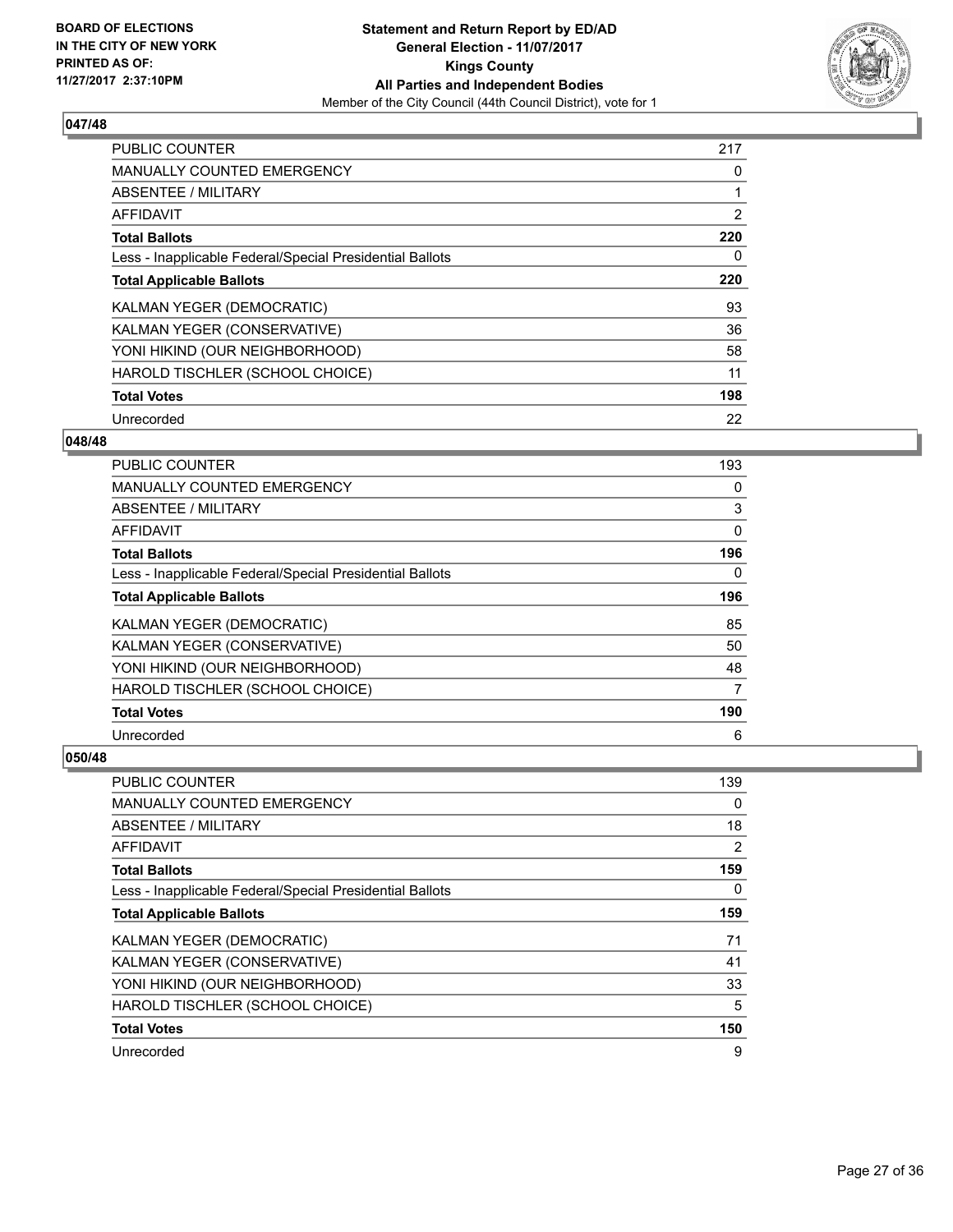

| <b>PUBLIC COUNTER</b>                                    | 148            |
|----------------------------------------------------------|----------------|
| <b>MANUALLY COUNTED EMERGENCY</b>                        | 0              |
| <b>ABSENTEE / MILITARY</b>                               | 2              |
| AFFIDAVIT                                                |                |
| <b>Total Ballots</b>                                     | 151            |
| Less - Inapplicable Federal/Special Presidential Ballots | 0              |
| <b>Total Applicable Ballots</b>                          | 151            |
| KALMAN YEGER (DEMOCRATIC)                                | 77             |
| KALMAN YEGER (CONSERVATIVE)                              | 33             |
| YONI HIKIND (OUR NEIGHBORHOOD)                           | 22             |
| HAROLD TISCHLER (SCHOOL CHOICE)                          | $\overline{2}$ |
| UNATTRIBUTABLE WRITE-IN (WRITE-IN)                       | 1              |
| <b>Total Votes</b>                                       | 135            |
| Unrecorded                                               | 16             |

# **052/48**

| PUBLIC COUNTER                                           | 186 |
|----------------------------------------------------------|-----|
| <b>MANUALLY COUNTED EMERGENCY</b>                        | 0   |
| ABSENTEE / MILITARY                                      | 5   |
| AFFIDAVIT                                                | 1   |
| <b>Total Ballots</b>                                     | 192 |
| Less - Inapplicable Federal/Special Presidential Ballots | 0   |
| <b>Total Applicable Ballots</b>                          | 192 |
| KALMAN YEGER (DEMOCRATIC)                                | 95  |
| KALMAN YEGER (CONSERVATIVE)                              | 46  |
| YONI HIKIND (OUR NEIGHBORHOOD)                           | 28  |
| HAROLD TISCHLER (SCHOOL CHOICE)                          | 5   |
| <b>Total Votes</b>                                       | 174 |
| Unrecorded                                               | 18  |

| PUBLIC COUNTER                                           | 203 |
|----------------------------------------------------------|-----|
| <b>MANUALLY COUNTED EMERGENCY</b>                        | 0   |
| ABSENTEE / MILITARY                                      | 7   |
| <b>AFFIDAVIT</b>                                         | 1   |
| <b>Total Ballots</b>                                     | 211 |
| Less - Inapplicable Federal/Special Presidential Ballots | 0   |
| <b>Total Applicable Ballots</b>                          | 211 |
| KALMAN YEGER (DEMOCRATIC)                                | 105 |
| KALMAN YEGER (CONSERVATIVE)                              | 52  |
| YONI HIKIND (OUR NEIGHBORHOOD)                           | 33  |
| HAROLD TISCHLER (SCHOOL CHOICE)                          | 4   |
| ALIZA GHIEL (WRITE-IN)                                   | 1   |
| BRIAN-CHRISTOPHER A. CUNNINGHAM (WRITE-IN)               | 1   |
| <b>JACKE KATZ (WRITE-IN)</b>                             |     |
| <b>Total Votes</b>                                       | 197 |
| Unrecorded                                               | 14  |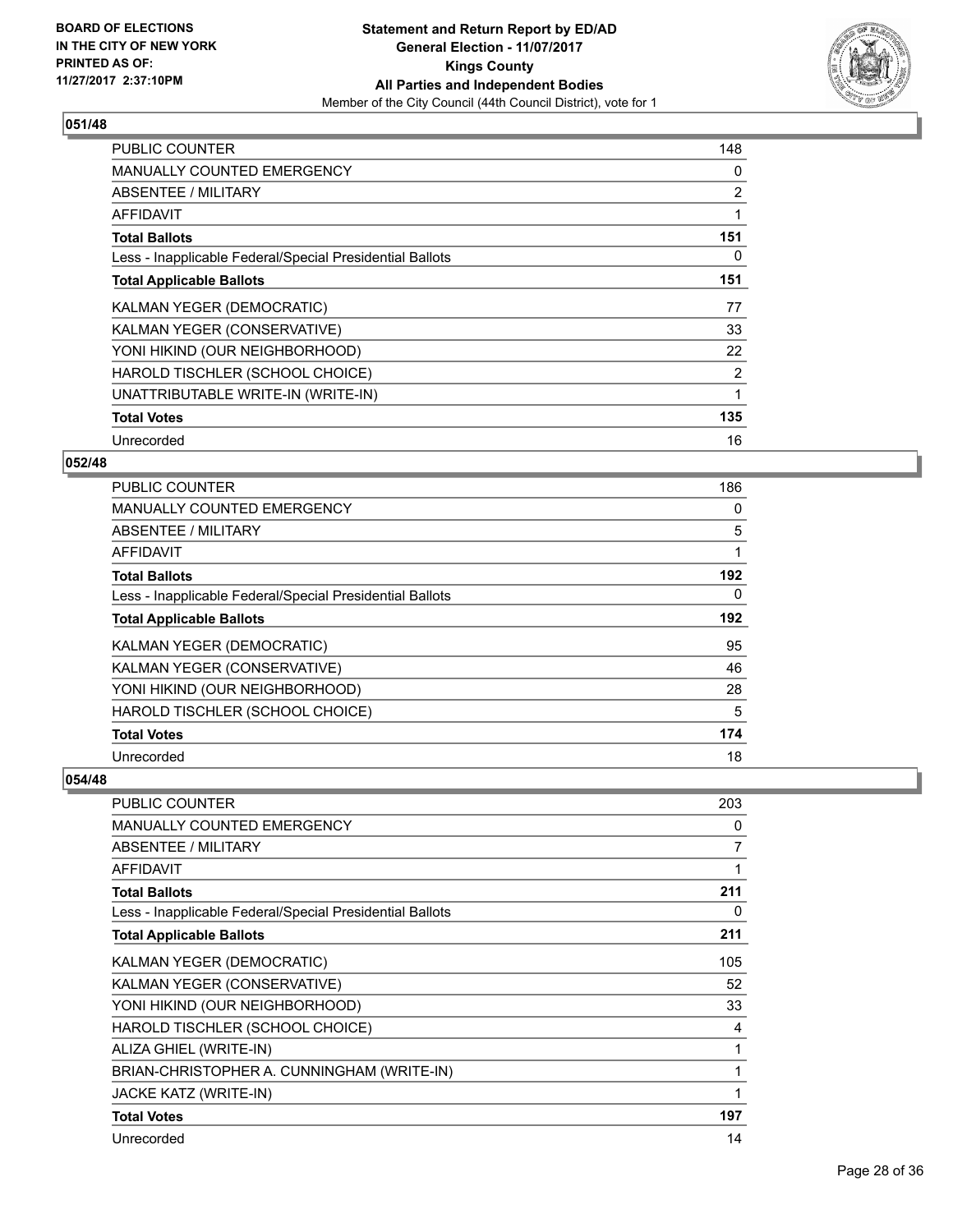

| <b>PUBLIC COUNTER</b>                                    | 230 |
|----------------------------------------------------------|-----|
| <b>MANUALLY COUNTED EMERGENCY</b>                        | 0   |
| <b>ABSENTEE / MILITARY</b>                               | 3   |
| AFFIDAVIT                                                |     |
| <b>Total Ballots</b>                                     | 234 |
| Less - Inapplicable Federal/Special Presidential Ballots | 0   |
| <b>Total Applicable Ballots</b>                          | 234 |
| KALMAN YEGER (DEMOCRATIC)                                | 113 |
| KALMAN YEGER (CONSERVATIVE)                              | 47  |
| YONI HIKIND (OUR NEIGHBORHOOD)                           | 47  |
| HAROLD TISCHLER (SCHOOL CHOICE)                          | 9   |
| <b>ASHER KERSTEIN (WRITE-IN)</b>                         | 1   |
| <b>Total Votes</b>                                       | 217 |
| Unrecorded                                               | 17  |

# **058/48**

| <b>PUBLIC COUNTER</b>                                    | 133 |
|----------------------------------------------------------|-----|
| <b>MANUALLY COUNTED EMERGENCY</b>                        | 0   |
| ABSENTEE / MILITARY                                      | 5   |
| AFFIDAVIT                                                | 0   |
| <b>Total Ballots</b>                                     | 138 |
| Less - Inapplicable Federal/Special Presidential Ballots | 0   |
| <b>Total Applicable Ballots</b>                          | 138 |
| KALMAN YEGER (DEMOCRATIC)                                | 64  |
| KALMAN YEGER (CONSERVATIVE)                              | 33  |
| YONI HIKIND (OUR NEIGHBORHOOD)                           | 29  |
| HAROLD TISCHLER (SCHOOL CHOICE)                          | 6   |
| <b>Total Votes</b>                                       | 132 |
| Unrecorded                                               | 6   |

| <b>PUBLIC COUNTER</b>                                    | 256            |
|----------------------------------------------------------|----------------|
| MANUALLY COUNTED EMERGENCY                               | 0              |
| ABSENTEE / MILITARY                                      | $\overline{2}$ |
| AFFIDAVIT                                                | 2              |
| <b>Total Ballots</b>                                     | 260            |
| Less - Inapplicable Federal/Special Presidential Ballots | 0              |
| <b>Total Applicable Ballots</b>                          | 260            |
| KALMAN YEGER (DEMOCRATIC)                                | 117            |
| KALMAN YEGER (CONSERVATIVE)                              | 62             |
| YONI HIKIND (OUR NEIGHBORHOOD)                           | 69             |
| HAROLD TISCHLER (SCHOOL CHOICE)                          | 4              |
| UNATTRIBUTABLE WRITE-IN (WRITE-IN)                       | 1              |
| <b>Total Votes</b>                                       | 253            |
| Unrecorded                                               | 7              |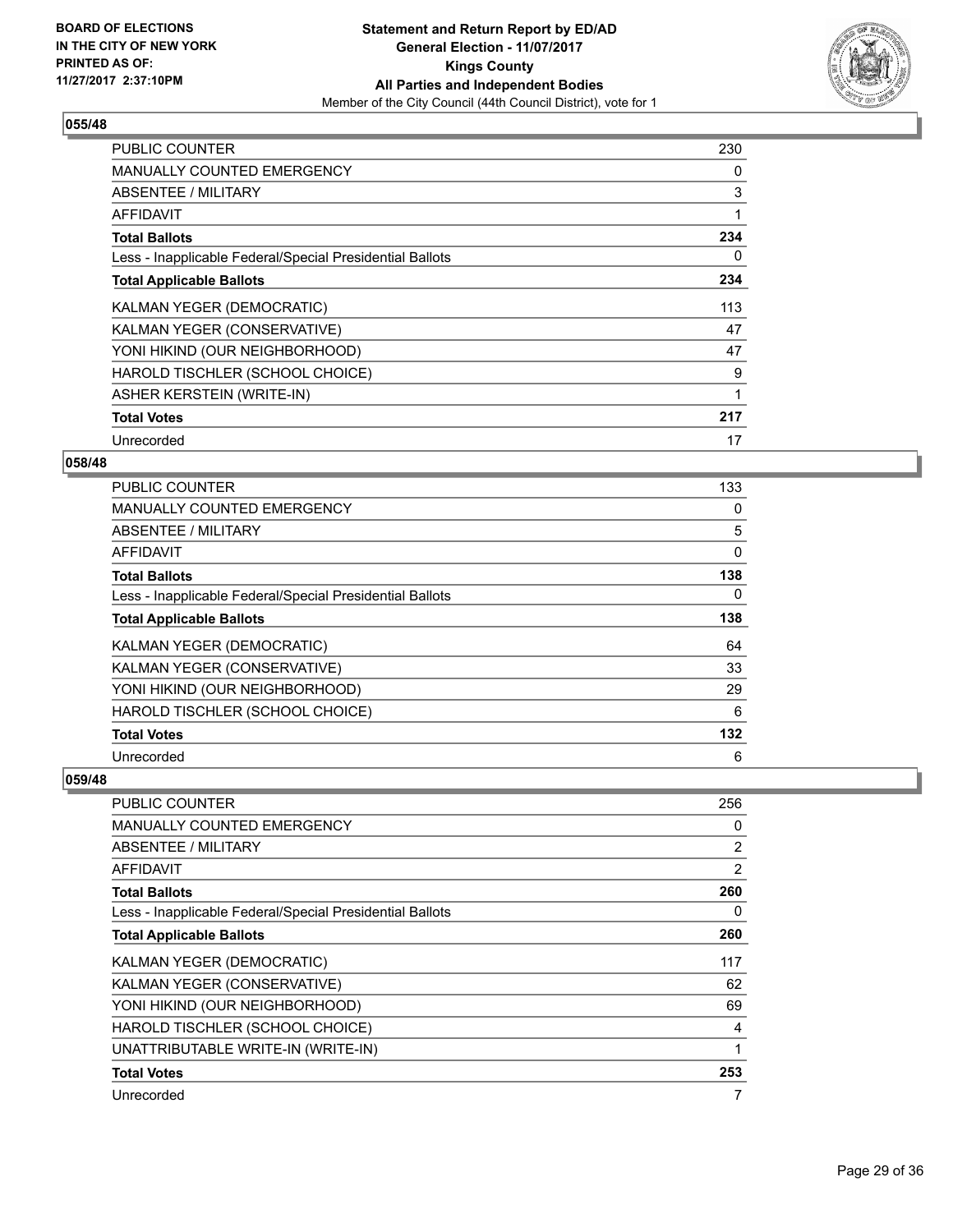

| <b>PUBLIC COUNTER</b>                                    | 295            |
|----------------------------------------------------------|----------------|
| <b>MANUALLY COUNTED EMERGENCY</b>                        | 0              |
| ABSENTEE / MILITARY                                      | $\overline{2}$ |
| AFFIDAVIT                                                | 2              |
| <b>Total Ballots</b>                                     | 299            |
| Less - Inapplicable Federal/Special Presidential Ballots | 0              |
| <b>Total Applicable Ballots</b>                          | 299            |
| KALMAN YEGER (DEMOCRATIC)                                | 127            |
| KALMAN YEGER (CONSERVATIVE)                              | 85             |
| YONI HIKIND (OUR NEIGHBORHOOD)                           | 63             |
| HAROLD TISCHLER (SCHOOL CHOICE)                          | 8              |
| LUBABA ISLAM (WRITE-IN)                                  | 1              |
| MOSHE LEDORFEIND (WRITE-IN)                              | 1              |
| <b>Total Votes</b>                                       | 285            |
| Unrecorded                                               | 14             |

| <b>PUBLIC COUNTER</b>                                    | 223 |
|----------------------------------------------------------|-----|
| <b>MANUALLY COUNTED EMERGENCY</b>                        | 0   |
| ABSENTEE / MILITARY                                      |     |
| AFFIDAVIT                                                | 0   |
| <b>Total Ballots</b>                                     | 224 |
| Less - Inapplicable Federal/Special Presidential Ballots | 0   |
| <b>Total Applicable Ballots</b>                          | 224 |
| KALMAN YEGER (DEMOCRATIC)                                | 105 |
| KALMAN YEGER (CONSERVATIVE)                              | 56  |
| YONI HIKIND (OUR NEIGHBORHOOD)                           | 43  |
| HAROLD TISCHLER (SCHOOL CHOICE)                          | 7   |
| <b>Total Votes</b>                                       | 211 |
| Unrecorded                                               | 13  |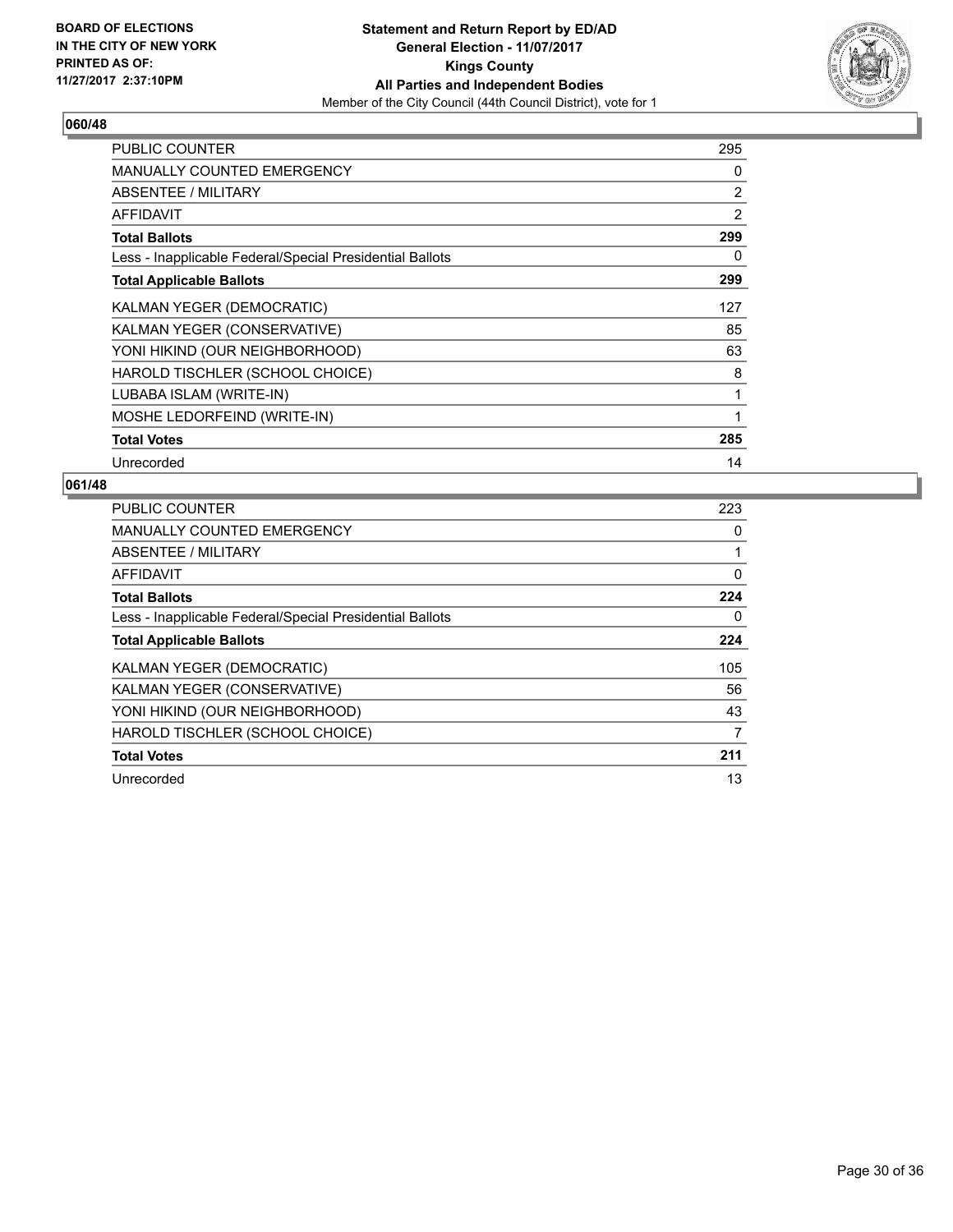

| <b>PUBLIC COUNTER</b>                                    | 240            |
|----------------------------------------------------------|----------------|
| MANUALLY COUNTED EMERGENCY                               | 0              |
| ABSENTEE / MILITARY                                      | 5              |
| <b>AFFIDAVIT</b>                                         | $\overline{2}$ |
| <b>Total Ballots</b>                                     | 247            |
| Less - Inapplicable Federal/Special Presidential Ballots | 0              |
| <b>Total Applicable Ballots</b>                          | 247            |
| KALMAN YEGER (DEMOCRATIC)                                | 128            |
| KALMAN YEGER (CONSERVATIVE)                              | 44             |
| YONI HIKIND (OUR NEIGHBORHOOD)                           | 35             |
| HAROLD TISCHLER (SCHOOL CHOICE)                          | 8              |
| KAI ANDERSON (WRITE-IN)                                  | 1              |
| MAPABEL SHEA (WRITE-IN)                                  | 1              |
| MIRIAM DAVIES PARDO (WRITE-IN)                           | 1              |
| STELLA PADNOS (WRITE-IN)                                 | 1              |
| UNATTRIBUTABLE WRITE-IN (WRITE-IN)                       | 4              |
| <b>Total Votes</b>                                       | 223            |
| Unrecorded                                               | 24             |

| <b>PUBLIC COUNTER</b>                                    | 114            |
|----------------------------------------------------------|----------------|
| <b>MANUALLY COUNTED EMERGENCY</b>                        | 0              |
| ABSENTEE / MILITARY                                      |                |
| AFFIDAVIT                                                | $\Omega$       |
| <b>Total Ballots</b>                                     | 115            |
| Less - Inapplicable Federal/Special Presidential Ballots | 0              |
| <b>Total Applicable Ballots</b>                          | 115            |
| KALMAN YEGER (DEMOCRATIC)                                | 59             |
| KALMAN YEGER (CONSERVATIVE)                              | 25             |
| YONI HIKIND (OUR NEIGHBORHOOD)                           | 20             |
| HAROLD TISCHLER (SCHOOL CHOICE)                          | 3              |
| ABIGAIL LUBIN (WRITE-IN)                                 | 1              |
| IAN D. GIRSHEK (WRITE-IN)                                | $\overline{2}$ |
| UNATTRIBUTABLE WRITE-IN (WRITE-IN)                       | 1              |
| <b>Total Votes</b>                                       | 111            |
| Unrecorded                                               | 4              |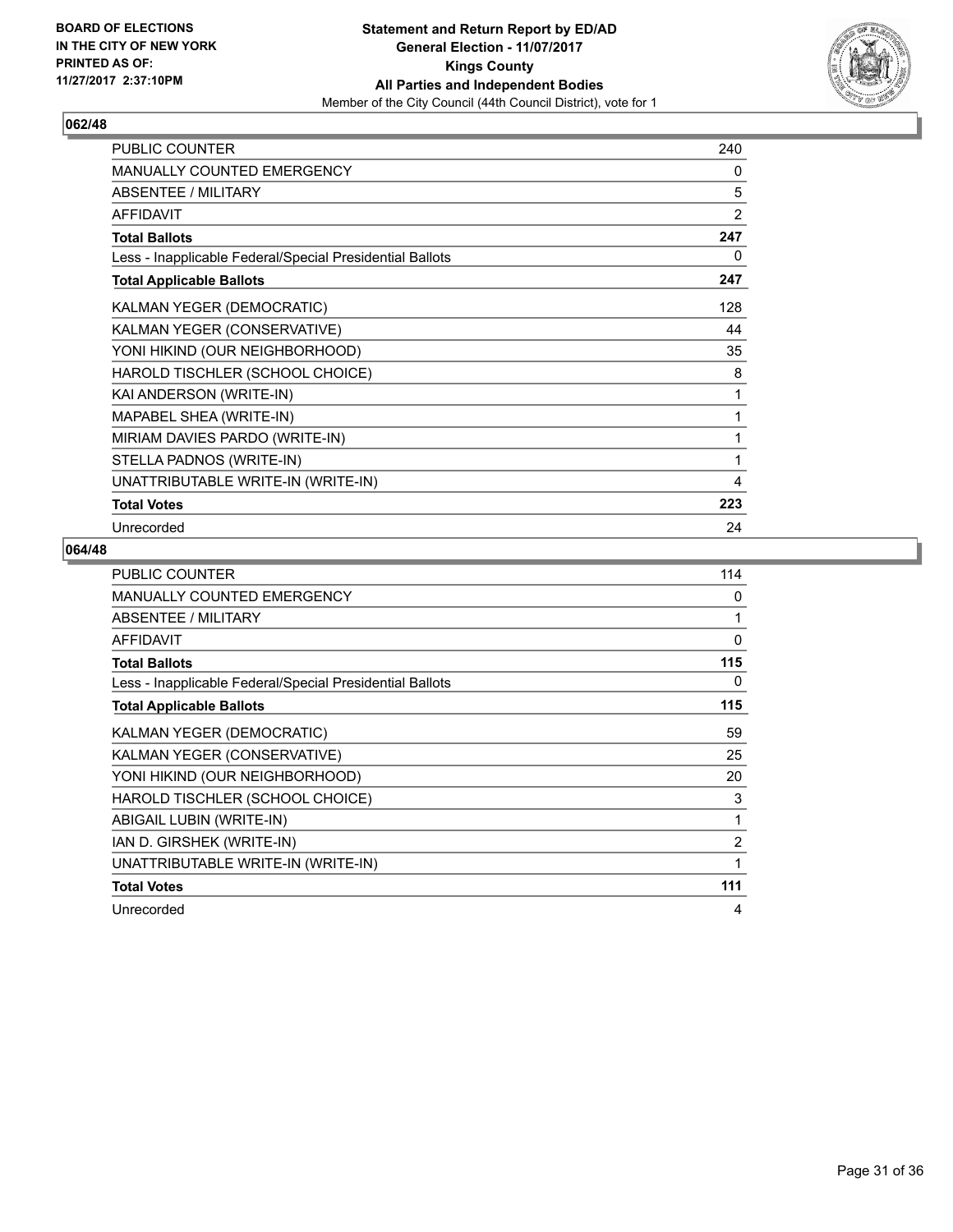

| <b>PUBLIC COUNTER</b>                                    | 165            |
|----------------------------------------------------------|----------------|
| <b>MANUALLY COUNTED EMERGENCY</b>                        | 0              |
| ABSENTEE / MILITARY                                      | $\overline{2}$ |
| <b>AFFIDAVIT</b>                                         | 3              |
| <b>Total Ballots</b>                                     | 170            |
| Less - Inapplicable Federal/Special Presidential Ballots | 0              |
| <b>Total Applicable Ballots</b>                          | 170            |
| KALMAN YEGER (DEMOCRATIC)                                | 96             |
| KALMAN YEGER (CONSERVATIVE)                              | 29             |
| YONI HIKIND (OUR NEIGHBORHOOD)                           | 29             |
| HAROLD TISCHLER (SCHOOL CHOICE)                          | 5              |
| ABRAHAM FRANK (WRITE-IN)                                 | 1              |
| DANIEL KIMEL (WRITE-IN)                                  | $\mathbf{1}$   |
| <b>Total Votes</b>                                       | 161            |
| Unrecorded                                               | 9              |

### **066/48**

| <b>PUBLIC COUNTER</b>                                    | 197            |
|----------------------------------------------------------|----------------|
| <b>MANUALLY COUNTED EMERGENCY</b>                        | 0              |
| ABSENTEE / MILITARY                                      | $\overline{2}$ |
| AFFIDAVIT                                                |                |
| <b>Total Ballots</b>                                     | 200            |
| Less - Inapplicable Federal/Special Presidential Ballots | 0              |
| <b>Total Applicable Ballots</b>                          | 200            |
| KALMAN YEGER (DEMOCRATIC)                                | 120            |
| KALMAN YEGER (CONSERVATIVE)                              | 49             |
| YONI HIKIND (OUR NEIGHBORHOOD)                           | 19             |
| HAROLD TISCHLER (SCHOOL CHOICE)                          |                |
| UNATTRIBUTABLE WRITE-IN (WRITE-IN)                       | 2              |
| <b>Total Votes</b>                                       | 191            |
| Unrecorded                                               | 9              |

| <b>PUBLIC COUNTER</b>                                    | 69 |
|----------------------------------------------------------|----|
| <b>MANUALLY COUNTED EMERGENCY</b>                        | 0  |
| ABSENTEE / MILITARY                                      |    |
| AFFIDAVIT                                                |    |
| <b>Total Ballots</b>                                     | 71 |
| Less - Inapplicable Federal/Special Presidential Ballots | 0  |
| <b>Total Applicable Ballots</b>                          | 71 |
| KALMAN YEGER (DEMOCRATIC)                                | 30 |
| KALMAN YEGER (CONSERVATIVE)                              | 17 |
| YONI HIKIND (OUR NEIGHBORHOOD)                           | 15 |
| HAROLD TISCHLER (SCHOOL CHOICE)                          | 1  |
| <b>Total Votes</b>                                       | 63 |
| Unrecorded                                               | 8  |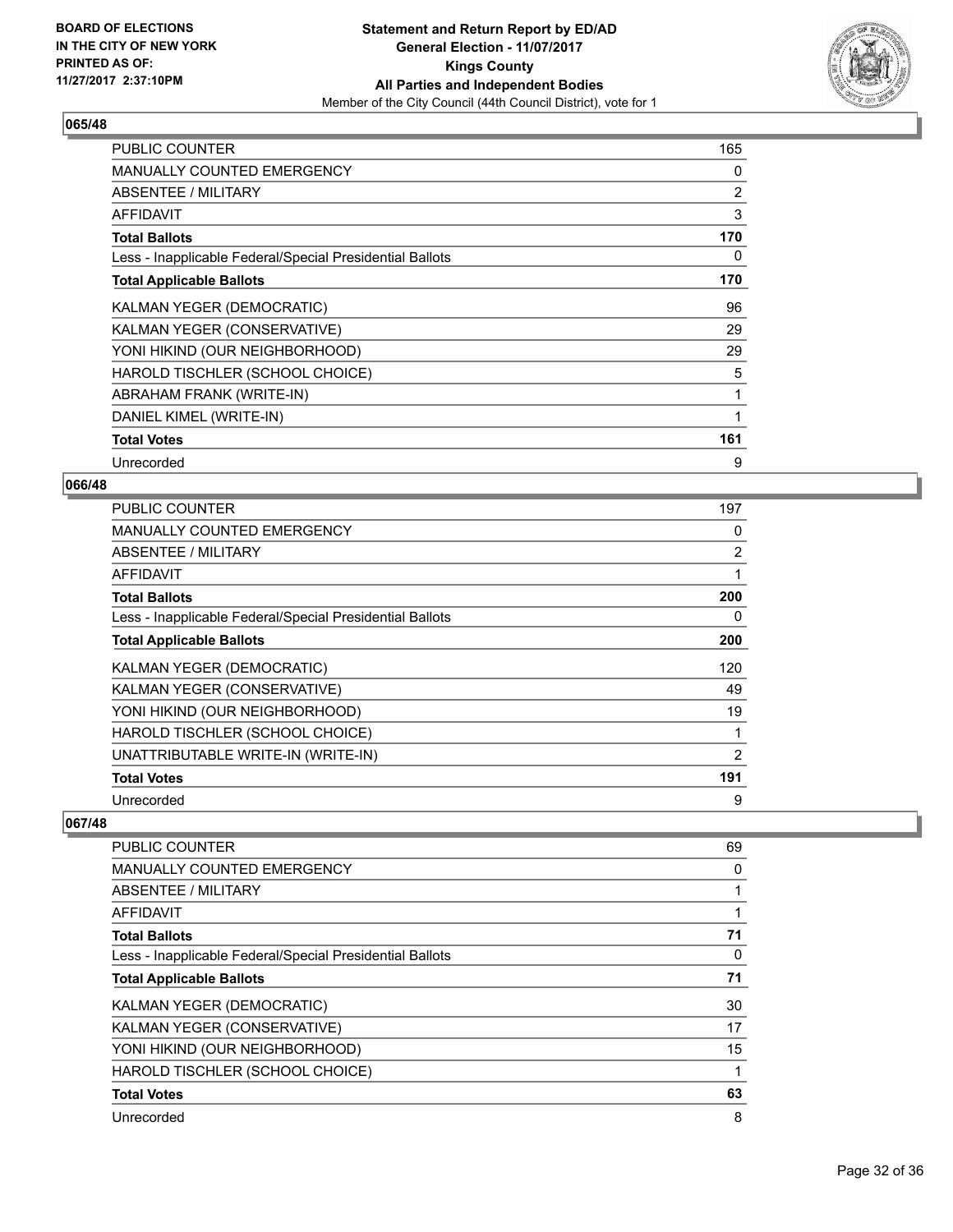

| <b>PUBLIC COUNTER</b>                                    | 42             |
|----------------------------------------------------------|----------------|
| <b>MANUALLY COUNTED EMERGENCY</b>                        | 0              |
| ABSENTEE / MILITARY                                      | 0              |
| <b>AFFIDAVIT</b>                                         | $\overline{2}$ |
| <b>Total Ballots</b>                                     | 44             |
| Less - Inapplicable Federal/Special Presidential Ballots | 0              |
| <b>Total Applicable Ballots</b>                          | 44             |
| KALMAN YEGER (DEMOCRATIC)                                | 24             |
| KALMAN YEGER (CONSERVATIVE)                              | 13             |
| YONI HIKIND (OUR NEIGHBORHOOD)                           | $\overline{2}$ |
| HAROLD TISCHLER (SCHOOL CHOICE)                          | 2              |
| <b>Total Votes</b>                                       | 41             |
| Unrecorded                                               | 3              |

# **071/48**

| PUBLIC COUNTER                                           | 278 |
|----------------------------------------------------------|-----|
| <b>MANUALLY COUNTED EMERGENCY</b>                        | 0   |
| ABSENTEE / MILITARY                                      | 3   |
| AFFIDAVIT                                                | 2   |
| <b>Total Ballots</b>                                     | 283 |
| Less - Inapplicable Federal/Special Presidential Ballots | 0   |
| <b>Total Applicable Ballots</b>                          | 283 |
| KALMAN YEGER (DEMOCRATIC)                                | 151 |
| KALMAN YEGER (CONSERVATIVE)                              | 29  |
| YONI HIKIND (OUR NEIGHBORHOOD)                           | 92  |
| HAROLD TISCHLER (SCHOOL CHOICE)                          | 4   |
| HOWARD LASHER (WRITE-IN)                                 | 1   |
| SHOLOM RUBASHKIN (WRITE-IN)                              | 1   |
| <b>Total Votes</b>                                       | 278 |
| Unrecorded                                               | 5   |

| <b>PUBLIC COUNTER</b>                                    | 311      |
|----------------------------------------------------------|----------|
| <b>MANUALLY COUNTED EMERGENCY</b>                        | 0        |
| ABSENTEE / MILITARY                                      | 2        |
| AFFIDAVIT                                                | 0        |
| <b>Total Ballots</b>                                     | 313      |
| Less - Inapplicable Federal/Special Presidential Ballots | $\Omega$ |
| <b>Total Applicable Ballots</b>                          | 313      |
| KALMAN YEGER (DEMOCRATIC)                                | 164      |
| KALMAN YEGER (CONSERVATIVE)                              | 29       |
| YONI HIKIND (OUR NEIGHBORHOOD)                           | 96       |
| HAROLD TISCHLER (SCHOOL CHOICE)                          | 10       |
| <b>Total Votes</b>                                       | 299      |
| Unrecorded                                               | 14       |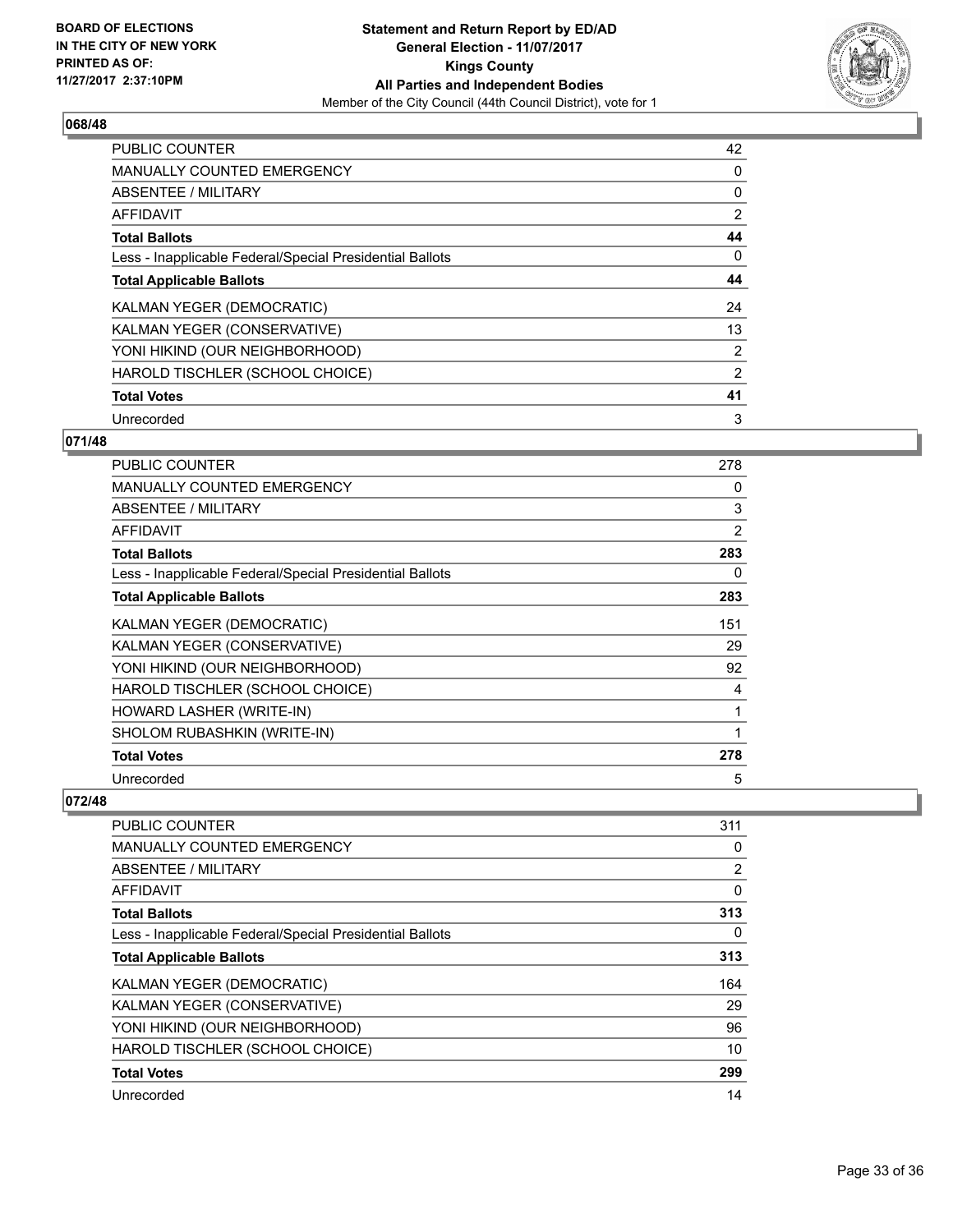

| <b>PUBLIC COUNTER</b>                                    | 48 |
|----------------------------------------------------------|----|
| <b>MANUALLY COUNTED EMERGENCY</b>                        | 0  |
| ABSENTEE / MILITARY                                      | 0  |
| AFFIDAVIT                                                | 2  |
| <b>Total Ballots</b>                                     | 50 |
| Less - Inapplicable Federal/Special Presidential Ballots | 0  |
| <b>Total Applicable Ballots</b>                          | 50 |
| KALMAN YEGER (DEMOCRATIC)                                | 19 |
| KALMAN YEGER (CONSERVATIVE)                              | 9  |
| YONI HIKIND (OUR NEIGHBORHOOD)                           | 9  |
| HAROLD TISCHLER (SCHOOL CHOICE)                          | 3  |
| UNATTRIBUTABLE WRITE-IN (WRITE-IN)                       |    |
| <b>Total Votes</b>                                       | 41 |
| Unrecorded                                               | 9  |

# **057/49**

| <b>PUBLIC COUNTER</b>                                    | 95       |
|----------------------------------------------------------|----------|
| <b>MANUALLY COUNTED EMERGENCY</b>                        |          |
| ABSENTEE / MILITARY                                      | 0        |
| AFFIDAVIT                                                | $\Omega$ |
| <b>Total Ballots</b>                                     | 96       |
| Less - Inapplicable Federal/Special Presidential Ballots | 0        |
| <b>Total Applicable Ballots</b>                          | 96       |
| KALMAN YEGER (DEMOCRATIC)                                | 43       |
| KALMAN YEGER (CONSERVATIVE)                              | 20       |
| YONI HIKIND (OUR NEIGHBORHOOD)                           | 23       |
| HAROLD TISCHLER (SCHOOL CHOICE)                          | 4        |
| UNATTRIBUTABLE WRITE-IN (WRITE-IN)                       |          |
| <b>Total Votes</b>                                       | 91       |
| Unrecorded                                               | 5        |

| <b>PUBLIC COUNTER</b><br>MANUALLY COUNTED EMERGENCY<br>ABSENTEE / MILITARY<br>AFFIDAVIT<br><b>Total Ballots</b><br>Less - Inapplicable Federal/Special Presidential Ballots<br><b>Total Applicable Ballots</b><br>KALMAN YEGER (DEMOCRATIC)<br>KALMAN YEGER (CONSERVATIVE)<br>YONI HIKIND (OUR NEIGHBORHOOD)<br>HAROLD TISCHLER (SCHOOL CHOICE)<br><b>Total Votes</b> |            |   |
|-----------------------------------------------------------------------------------------------------------------------------------------------------------------------------------------------------------------------------------------------------------------------------------------------------------------------------------------------------------------------|------------|---|
|                                                                                                                                                                                                                                                                                                                                                                       |            | 9 |
|                                                                                                                                                                                                                                                                                                                                                                       |            | 0 |
|                                                                                                                                                                                                                                                                                                                                                                       |            | 0 |
|                                                                                                                                                                                                                                                                                                                                                                       |            | 0 |
|                                                                                                                                                                                                                                                                                                                                                                       |            | 9 |
|                                                                                                                                                                                                                                                                                                                                                                       |            | 0 |
|                                                                                                                                                                                                                                                                                                                                                                       |            | 9 |
|                                                                                                                                                                                                                                                                                                                                                                       |            | 4 |
|                                                                                                                                                                                                                                                                                                                                                                       |            |   |
|                                                                                                                                                                                                                                                                                                                                                                       |            | 2 |
|                                                                                                                                                                                                                                                                                                                                                                       |            |   |
|                                                                                                                                                                                                                                                                                                                                                                       |            | 8 |
|                                                                                                                                                                                                                                                                                                                                                                       | Unrecorded | 1 |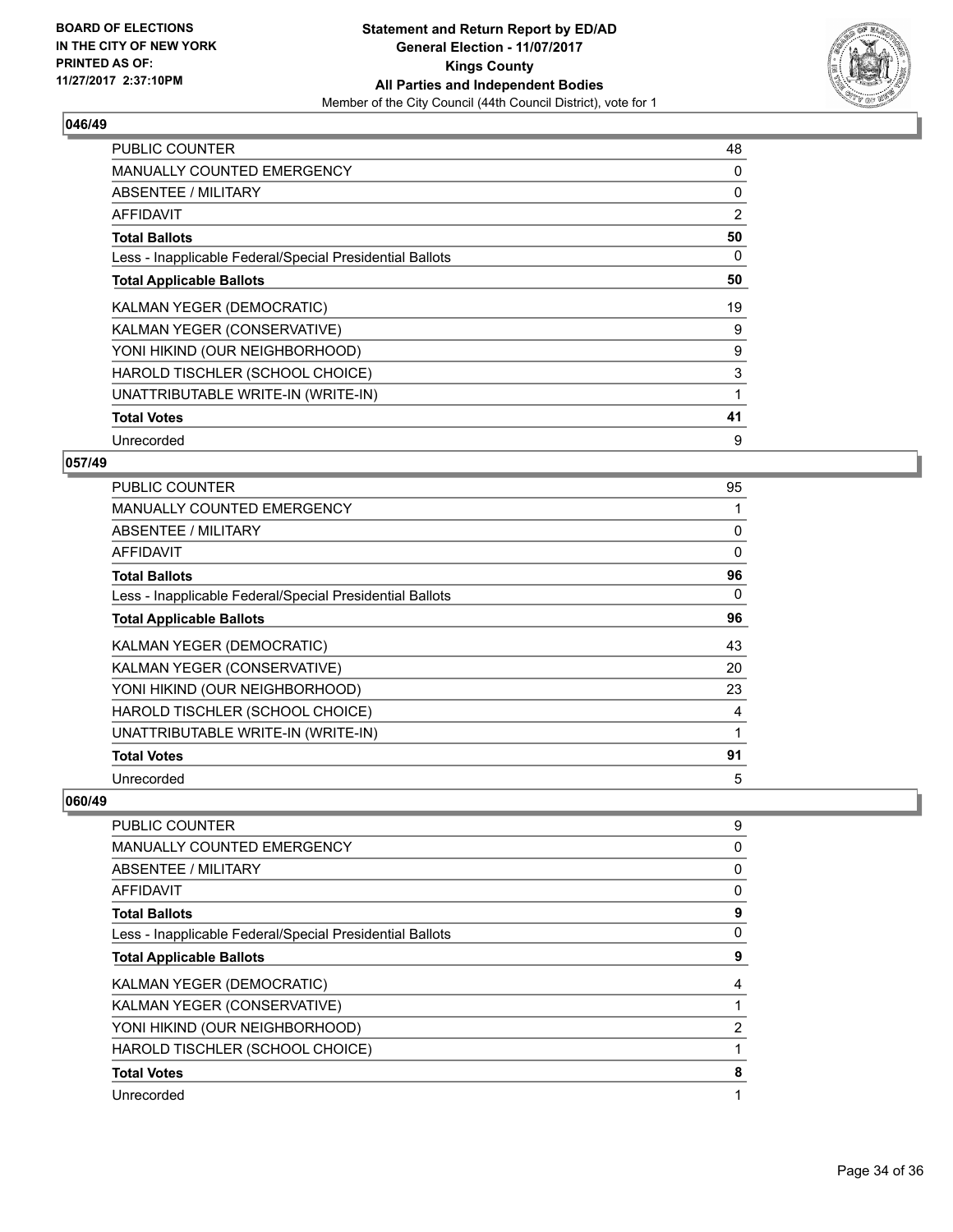

| <b>PUBLIC COUNTER</b>                                    | 6 |
|----------------------------------------------------------|---|
| <b>MANUALLY COUNTED EMERGENCY</b>                        | 0 |
| ABSENTEE / MILITARY                                      | 0 |
| <b>AFFIDAVIT</b>                                         | 0 |
| <b>Total Ballots</b>                                     | 6 |
| Less - Inapplicable Federal/Special Presidential Ballots | 0 |
| <b>Total Applicable Ballots</b>                          | 6 |
| KALMAN YEGER (DEMOCRATIC)                                | 2 |
| KALMAN YEGER (CONSERVATIVE)                              | 0 |
| YONI HIKIND (OUR NEIGHBORHOOD)                           | 3 |
| HAROLD TISCHLER (SCHOOL CHOICE)                          | 0 |
| <b>Total Votes</b>                                       | 5 |
| Unrecorded                                               |   |